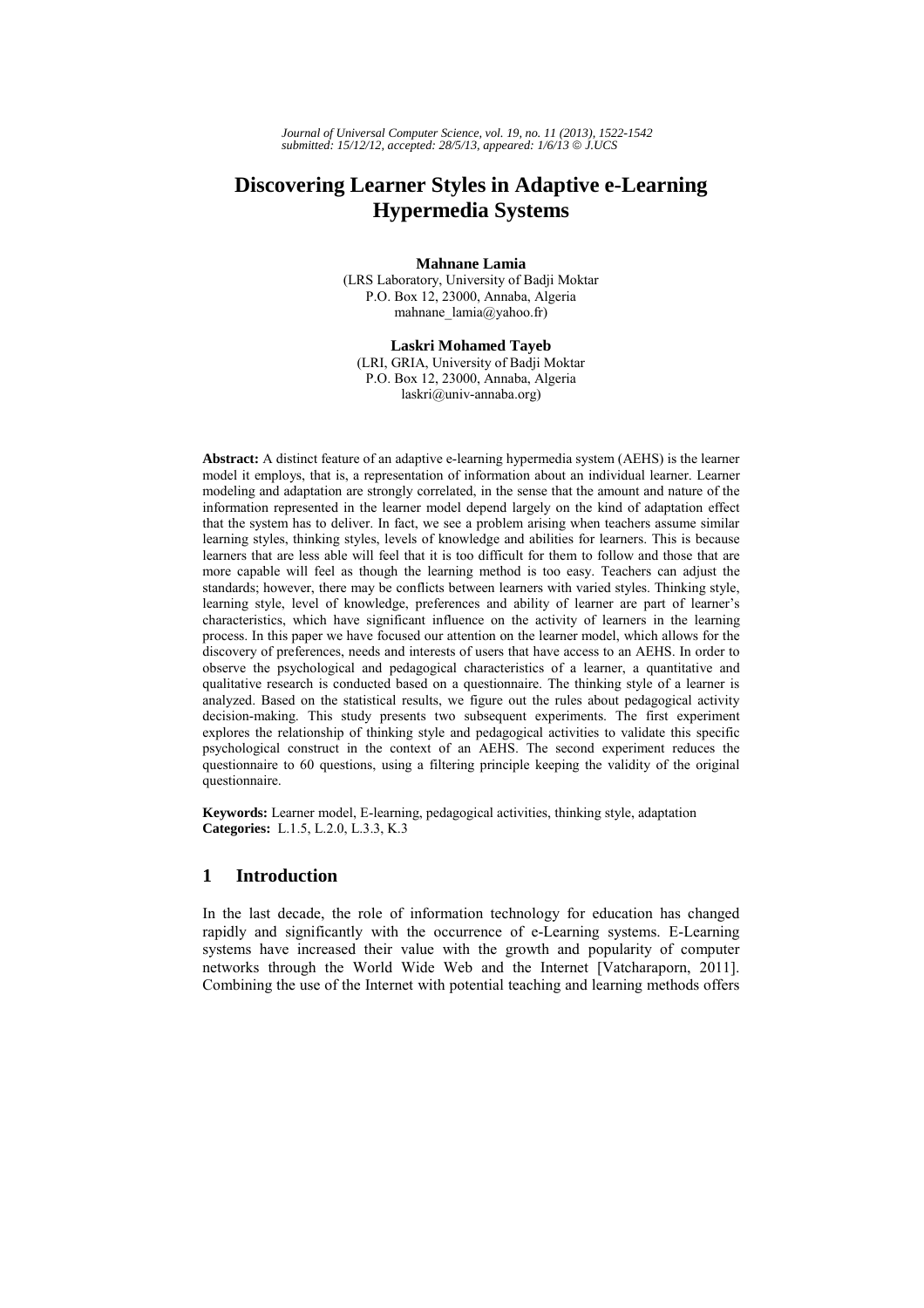new challenges and opportunities in distance education and e-Learning. E-Learning plays a major role in delivering educational material to the learners [Mukta, 2012].

The advantages of e-learning include classroom and platform independence. Even though currently there are many e-learning systems existing on the web, they commonly present the same materials to all students without considering individual differences [Dessislava, 2012]. In most web-based courses, the presented materials are only suitable for students who are homogeneous, highly prepared and motivated. When the web-based courses are used by a more diversified student population, it could reach efficiency limits, as these students may have very different learning aims, backgrounds, knowledge levels, learning styles, thinking styles and competencies. A web-based course intended for a certain group of students may not suitable for other students. Therefore a flexible web-based course is urgent to be designed so that different students obtain different learning materials and mode of presentations.

AEHS answer these problems modifying the presentation of materials to adjust each individual student, as well as making make an e-Learning system more effective by adapting the presentation of information and overall linkage structure to individual users in accordance with their knowledge and behavior [Vatcharaporn, 2011]. AEHS is based on the assumption that each learner has different learner-characteristics and that different educational settings can be more suitable for one type of learner than for another. When course content can be provided in a flexible way, adapted to individual learners' characteristics through the e-Learning system, the system can deliver the course content so that it capitalizes on the learner's characteristics in order to optimize the learning outcome [Brusilovsky, 1999; Brusilovsky, 2003] and [Shute, 2003].

The aim of AEHS is to provide appropriate information to the right student at the right time. This means that an adaptive e-Learning system is able to keep track of usage and to accommodate content automatically for each of the users, for the best learning result.

The next section depicts learner model in AEHS.

## **2 Learner modeling in AEHS**

The learner model is an essential component in adaptive e-learning hypermedia system (AEHS). The adaptation of an e-learning system mainly involves choosing and presenting each successive teaching activity as a function of entire scope of learner's knowledge of the subject being taught and other relevant features of the learner, which are in turn maintained in a learner model. Therefore, the learner model is used to modify the interaction between system and learner to suit the needs of individual learners.

This section is aiming to look at different variables that can prompt adaptation and then discuss their potential use to a hypothetical learner model for AEHS. The objective of this work is to provide researchers, designers, and developers of AEHS a perspective to exploit research outcomes from the research area of personalised elearning hypermedia system.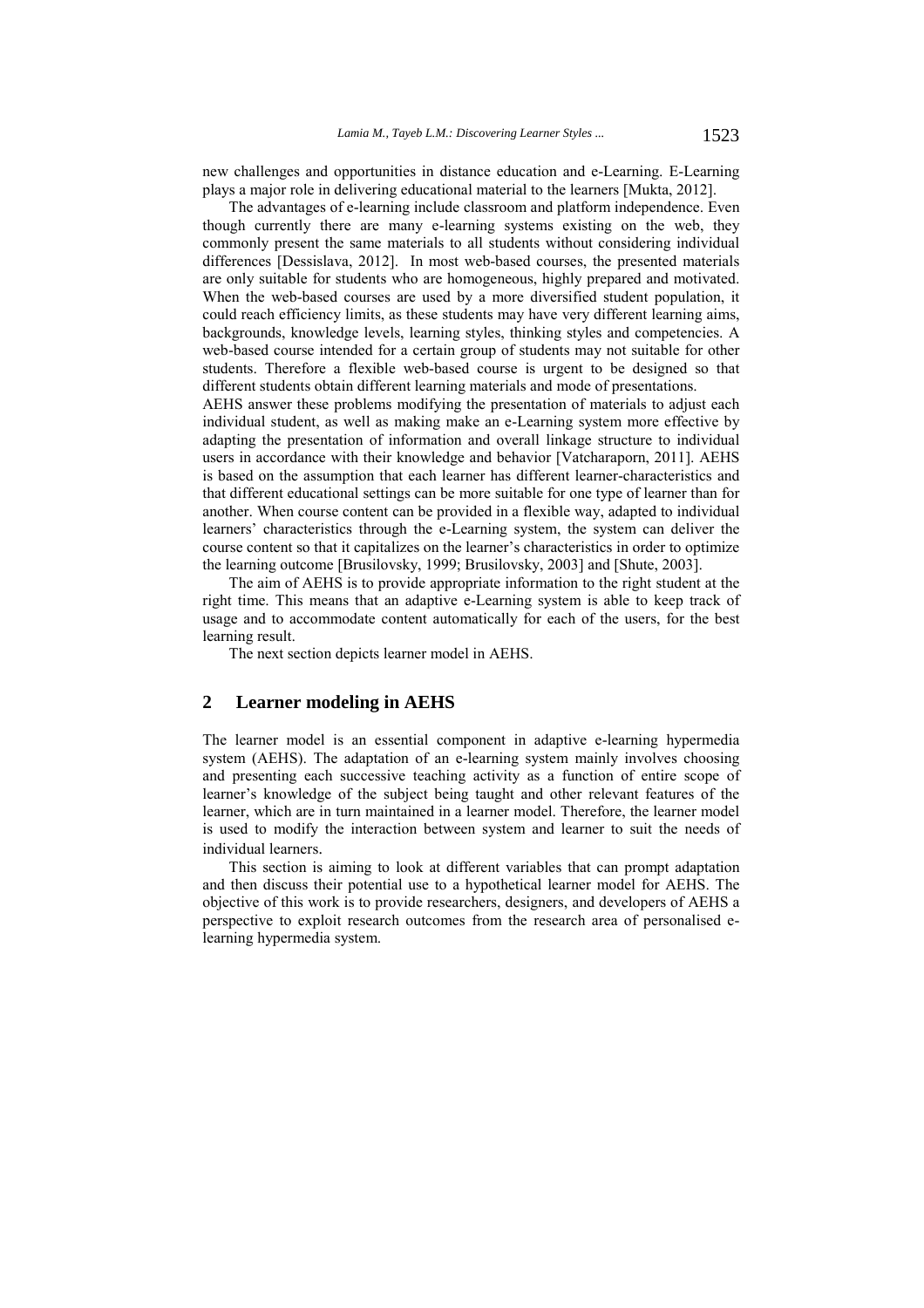#### **2.1 Preferences**

One of the characteristics of learner which is important in adaptive e-learning is learner's preferences.

Preferences are learner features that relate to the learner's likes and dislikes. This variable describes that a learner can prefer some types of nodes and links to others or some parts of a page over others. Moreover, preferences can indicate interface elements such as preferred colors, fonts, navigation ways, etc. learner's preferences are not assumed by the system; instead the learner has to notify the system, directly or indirectly by providing feedback. Usually, the learner through checklists can select preferred interface elements. Once the preferences are determined the system generalizes the learner's preferences and applies them for adaptation in new contexts.

#### **2.2 Goals**

The goal of a learner is an adaptive variable that recently becomes popular in AEHS. It is an answer for the question what learners want to achieve in learning course. There are two kinds of goal: long-term and short-term. Long-term goal is relatively permanent in course. Moreover, learner can propose themselves long-term plans for lifelong study. By short-term goal, learner intends to solve certain problem such as: passing an examination, doing exercise… Short-term goal was also called as problemsolving goal.

Goals can be modeled through navigation monitoring, for example, by observing which links the learner visits more often.

# **2.3 Level Knowledge**

Having an idea about the level of learner's knowledge plays a significant role in the field of personalized learning. In this work, regular tests are given from the learner at different stages of the learning process to identify the level of his knowledge. In other words, by assessing the knowledge of the learners, we can identify the level of them [Barbosa, 2012].

Based on the result of these tests, the system decides on the next stage of learning process. Therefore, considering the level of learner's knowledge can promote personalized learning performance.

# **2.4 Demographic data**

We introduce the term demographic data to denote information about personal characteristics of the learner. While the learner can directly supply some demographic data, most data must normally be inferred from usage observations.

Demographic data, such as gender, age, language, and culture should be taken into account when designing AEHS to optimise learner's potential to benefit from the system's design in terms of knowledge acquisition. For example males and females appear to have different preferences in terms of media presentation, navigation support, attitudes, and information seeking strategies.

An empirical study into gender differences in AEHS reveals that males formulate queries comprising fewer keywords, spent less time on individual pages, click more hypertext links per minute and in general were more active while online than females.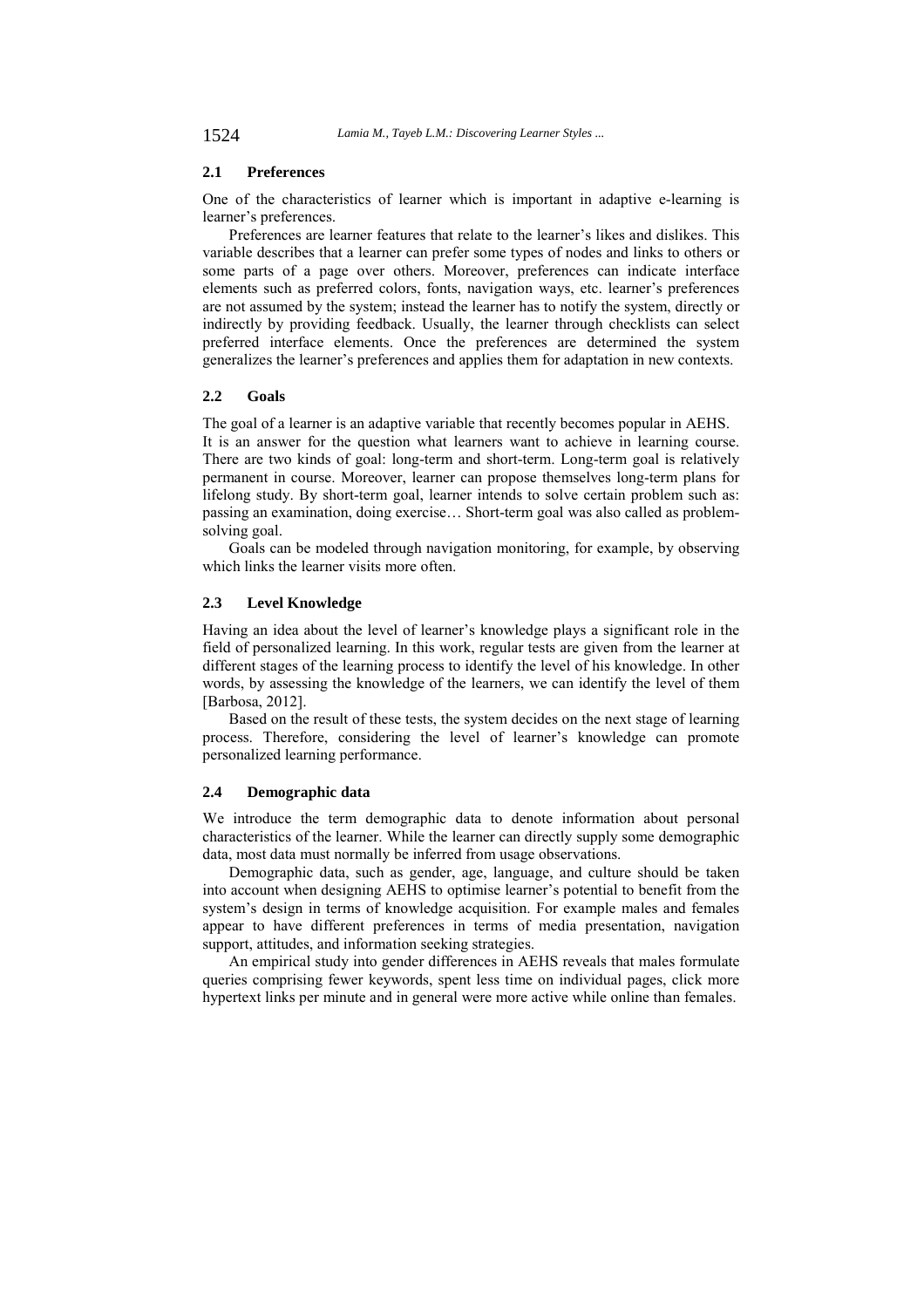Today's personalized e-learning hypermedia system in many cases operates on the basis of such demographic data.

#### **2.5 Abilities**

Learner's ability is determined to personalize learning content. [Chen, 2008] states that the difficulty level of the recommended content is highly relevant with the learner's ability. Furthermore, an inappropriate content can result in learner's cognitive overhead and disorientation during a learning process. Therefore, we propose a personalized e- learning system that delivers appropriate learning content for individual learners. In the first step, learner's ability initiates in moderate level. At different stages of learning, regular tests will be given from individual learner and the learner's responses will be analyzed according to Item Response Theory [Baker, 2001] to estimate and update dynamically learner's ability. In the next stage, appropriate content will be recommended based on updated ability [Yarandi, 2011].

# **2.6 Learning style**

A learning style is defined as the characteristics, strengths and preferences in the way people receive and process information [Felder, 2005]. It refers to the fact that every person has its own method or set of strategies when learning.

We have selected the Felder model as the basis of our approach for the following reasons:

- 1. It has been successfully implemented in previous work when individually adapting the electronic learning material [Carver, 1999; Kinshuk, 2004; Prieto, 2004; Barbosa, 2005] and [Paredes, 2002].
- 2. It has been approved by its author and other specialists [Zywno, 2003; Felder, 2005].
- 3. It is user friendly and the results are easy to interpret, the number of dimensions is controlled and can actually be implemented [Shute, 2003].

This model rates the learner's learning style in a scale of four dimensions:

- **Sensitive (SEN):** Rather deal with facts, raw data and experiments, they're patient with details, but don't like complications.
- **Intuitive (INT):** Rather deal with principles and theories, are easily bored when presented with details and tend to accept complications.
- **Visual (VIS):** Easy for them to remember what they see: images, diagrams, time tables, films, etc.
- **Verbal (VER):** Remember what they've heard, read or said.
- **Active (ACT):** Learn by working in groups and handling stuff.
- **Reflexive (REF):** Learn better when they can think and reflect about the information presented to them. Work better alone or with one more person at most.
- **Sequential (SEQ):** Follow a lineal reasoning process when solving problems and can work with a specific material once they've comprehended it partially or superficially.
- **Global (GLO):** Take big intuitive leaps with the information, may have a difficulty when explaining how hey got to a certain result, need an integral vision.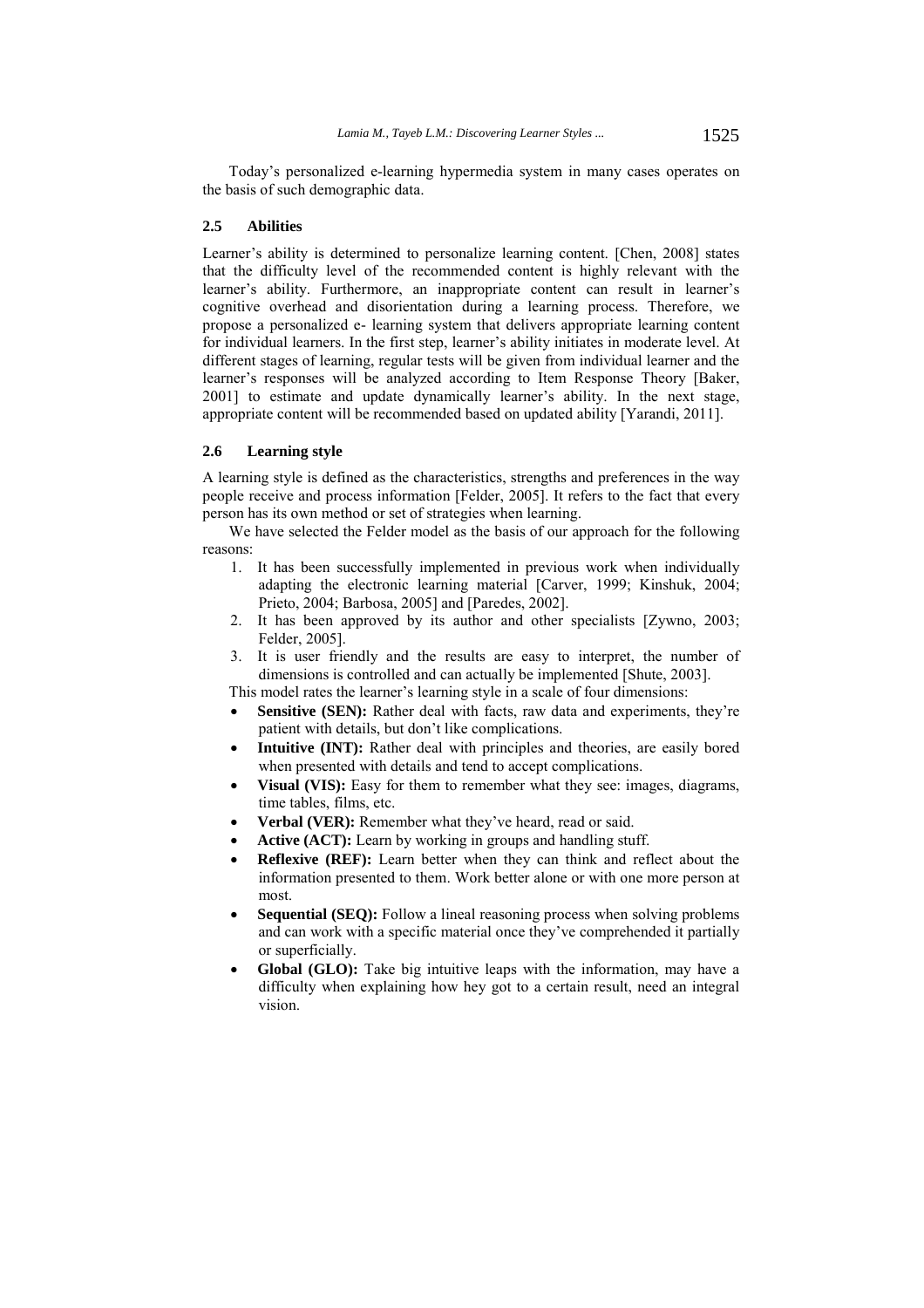Table 1 shows the learning style dimensions and media relationships:

|             | <b>VIS</b>   | <b>VER</b> | <b>SEN</b> | <b>INT</b>  | <b>SEQ</b> | GLO | <b>ACT</b>  | <b>REF</b> |
|-------------|--------------|------------|------------|-------------|------------|-----|-------------|------------|
| Theory      |              |            |            |             |            |     |             |            |
|             |              | $\times$   |            | X           |            |     |             |            |
| Simulation  |              |            |            |             |            |     |             |            |
|             | $\boxtimes$  |            | 'X         |             | Х          |     | Х           |            |
| Synthesis   |              |            |            |             |            |     |             |            |
|             | $\times$     |            |            | $\boxtimes$ |            |     | $\boxtimes$ |            |
| Explanation |              |            |            |             |            |     |             |            |
|             |              | '×         |            |             | $\times$   |     |             |            |
| Example     |              |            |            |             |            |     |             |            |
|             | $\rm \times$ |            |            |             |            |     | ۰×          |            |

| Pedagogical activities<br>a. |  |
|------------------------------|--|
|------------------------------|--|

|           | <b>VIS</b>  | <b>VER</b>  | <b>SEN</b>  | <b>INT</b>  | <b>SEQ</b>  | <b>GLO</b>  | ACT | <b>REF</b>  |
|-----------|-------------|-------------|-------------|-------------|-------------|-------------|-----|-------------|
| Text      |             | $\boxtimes$ |             | $\boxtimes$ | $\boxtimes$ |             |     | $\boxtimes$ |
| Image     | ⊠           |             | $\boxtimes$ | ⊠           |             | ⊠           |     | $\boxtimes$ |
| Audio     |             | ⊠           | $\boxtimes$ | $\boxtimes$ | $\boxtimes$ |             |     | ⊠           |
| Video     | $\boxtimes$ | ⊠           | $\boxtimes$ | $\boxtimes$ | $\boxtimes$ |             |     | ⊠           |
| Animation | ⊠           |             | $\boxtimes$ |             | $\boxtimes$ |             |     | $\boxtimes$ |
| Hypertext |             | $\boxtimes$ |             | $\boxtimes$ | $\boxtimes$ | $\boxtimes$ |     | $\boxtimes$ |

#### b. Multimedia formats

*Table 1: Learning style dimensions and media relationships* 

## **2.7 Thinking style**

Each person thinks and behaves in preferred ways that are unique to each individual. These dominant thinking styles are the results of the native personality interacting with family, education, work, and social environments [Danielson, 2002; Cano-García, 2000]. People's approaches to problem solving, creativity, and communicating with others are characterized by their thinking preferences [Harrison, 1984] and [Jabolokow, 2000]. For example, one person may carefully analyze a situation before making a rational, logical decision based on the available data. Another may see the same situation in a broader context and look for several alternatives. One person will use a very detailed, cautious, step-by-step procedure. Another has a need to talk the problem over with people and will solve the problem intuitively.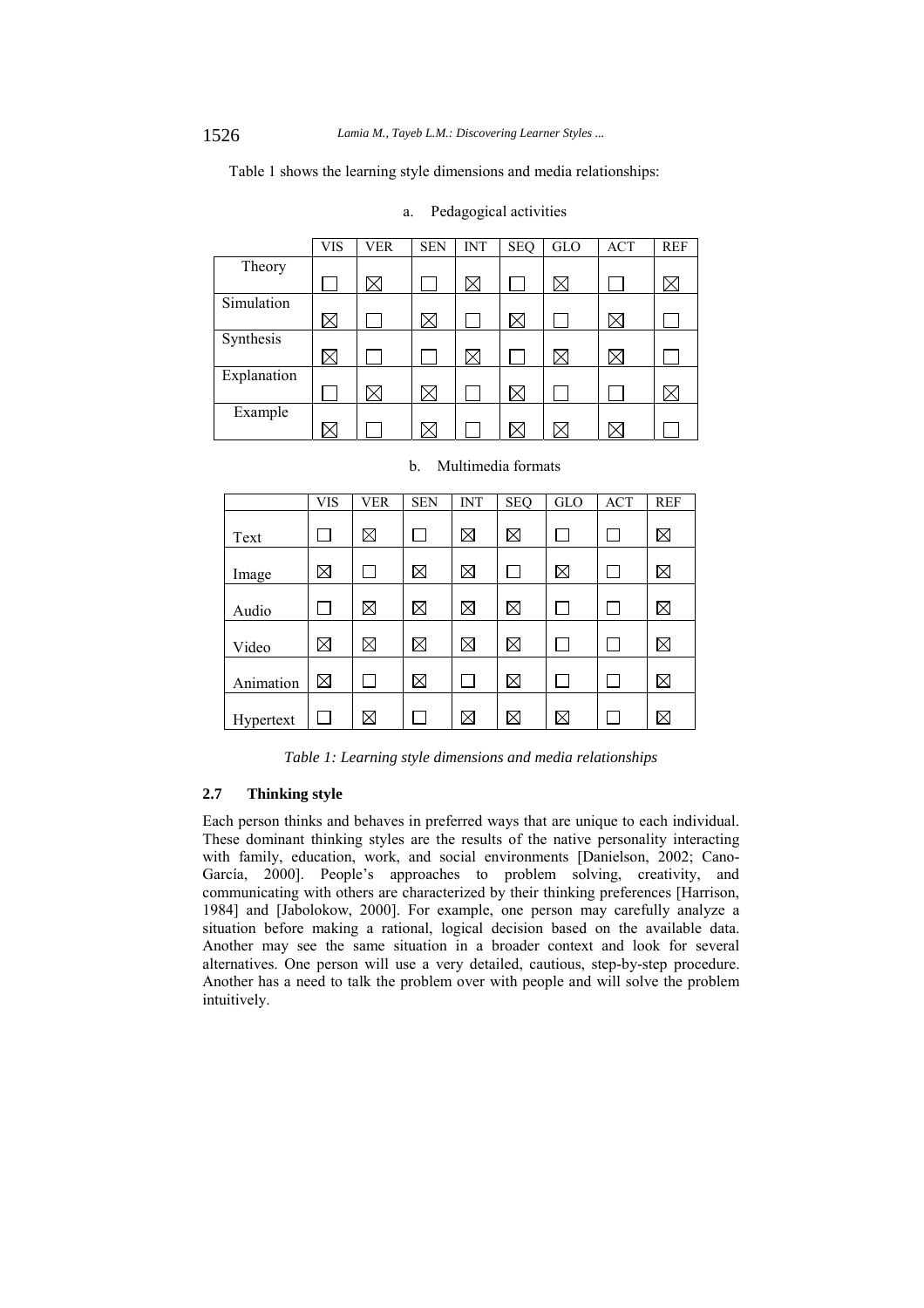Thought processes have been studied since ancient history, several models have been proposed on how the human brain works. One of the well-known models is the Herrmann model [Bono, 1998; Abdel-Galil, 2003; Aleid, 2005] and [Herrmann, 1995; Haik, 2003; Chedru, 2010], which divide the brain into a four-quadrant brain dominance model.

These quadrants are located in the left and right hemispheres (left and right brain):

- **Left cerebral hemisphere (**Theoreticians)**:** They like the facts, the details, critical cognitive, the precise definitions, unambiguous instructions.
- **Left limbic system (**Organiser): They love the instructions step by step, the schemas, checklists, time lines, problem solving with the steps and specific procedures.
- **Right limbic system (**Humanitarians): They prefer collaborative learning, group discussions, role-playing, personal approaches and personal examples.
- **Right cerebral hemisphere (**Innovators): They prefer brainstorm, metaphors, illustrations, images, summaries, holistic approaches, the pace (rhythm) alert.

The learner model in this work was defined as seven elements, which are regrouped into ontology [Barbosa, 2012] (see figure 1):



*Figure 1: Graphical representation of learner model Ontology*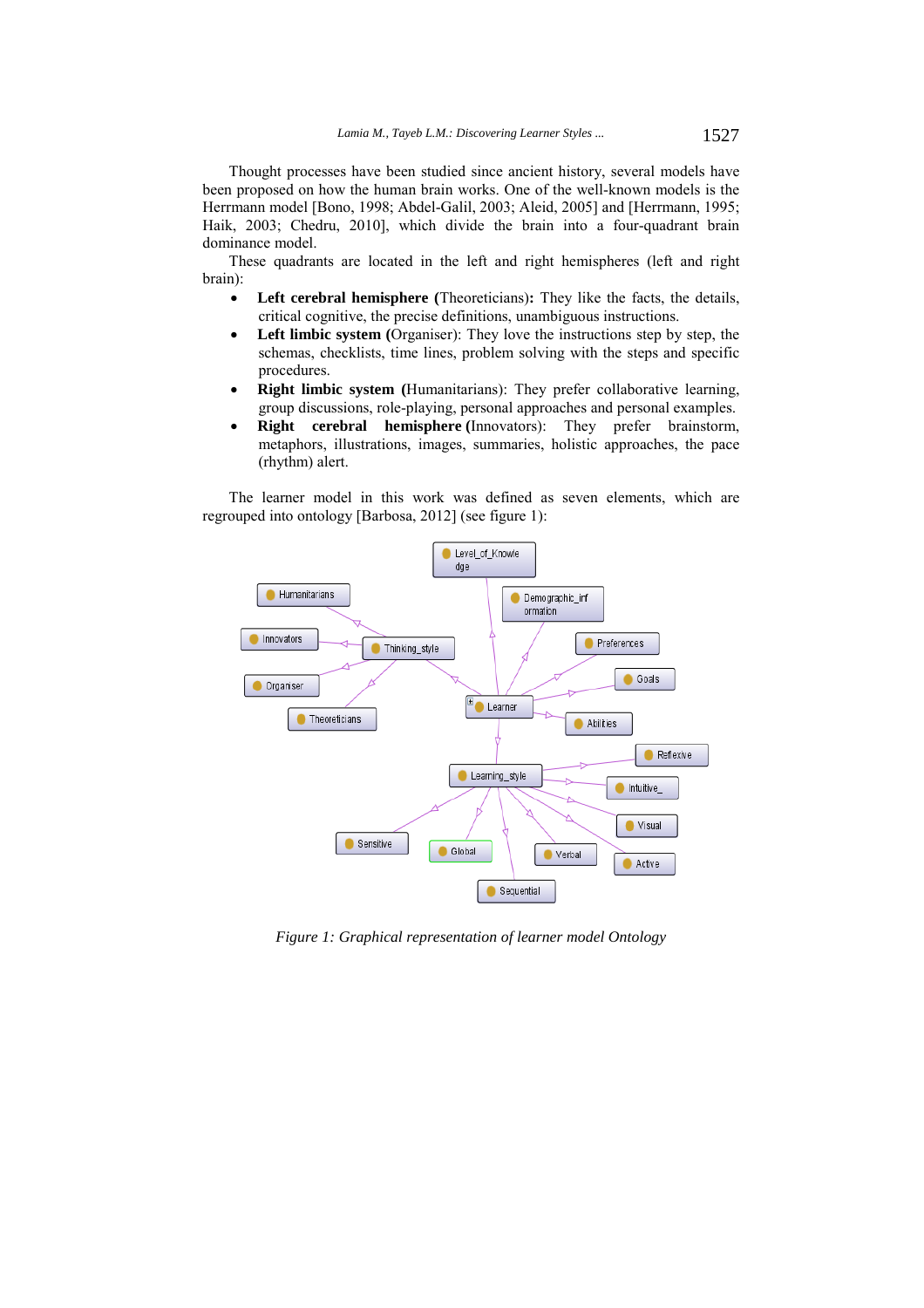The thinking style takes a central place in learner model. Depending on the style model, characteristics of learners may have varying degrees in the relevant thinking styles.

The next section explores the relationship of thinking style and pedagogical activities to validate this specific psychological construct in the context of AEHS.

# **3 Psychological questionnaire design**

In this section, we begin with a psychological research observing learner's decisionmaking behavior for pedagogical activities; and then from the aspects of thinking style.

# **3.1 Instrument**

A psychological questionnaire was designed. It mainly includes two parts:

- (1) A series of questions consisting of statements about the pedagogical activities;
- (2) A test of thinking style.

The pedagogical activity items are classified in two groups: presentation of theory and practical application. These activities are categorized in 12 types. For the presentation of theory, eight activities are provided: AG1 (the course structured in learning objectives), AG2 (additional information for the course), AG3 (the course based on examples and analogies), AG4 (multiple-choice questions), AG5 (little theoretical activity), AG6 (little theoretical in groups), AG7 (large theoretical activity), AG8 (large theoretical activity in groups). For the practical application, four activities provided: AG9 (little practical application), AG10 (little practical application in groups), AG11 (great practical), AG12 (great practical in groups). The provision of these activities are the absorption from the research of [Reigeluth. 1983; Merrill, 1983] and [Jonassen, 1999]. Being inspired by the research of [Jonassen, 1999; Skinner, 1938] and [Nelson, 1965]

In part 2 of our questionnaire, the test of thinking style is derived from the model of HBDI and includes 128 statements of daily life (see figure 2). This test has been applied and has been validated in university of Annaba.

During the interview session, we also noticed that the thinking style test was time consuming. In average, 18 minutes are needed to fulfill all the questions, which may make a respondent not very comfortable and become impatient at last; the repetitions and similarities of the questions make them feel vexed.

Normally, people have a limited attention span. Through the observation for 7 respondents, we found that the length of time that they feel appropriate is 5-7 minutes, and for our thinking style test, the average number of questions that they complete in this span is between 50 and 65 questions. Hence, we reduced this test to 60 questions, using a filtering principle keeping the validity of the original questionnaire.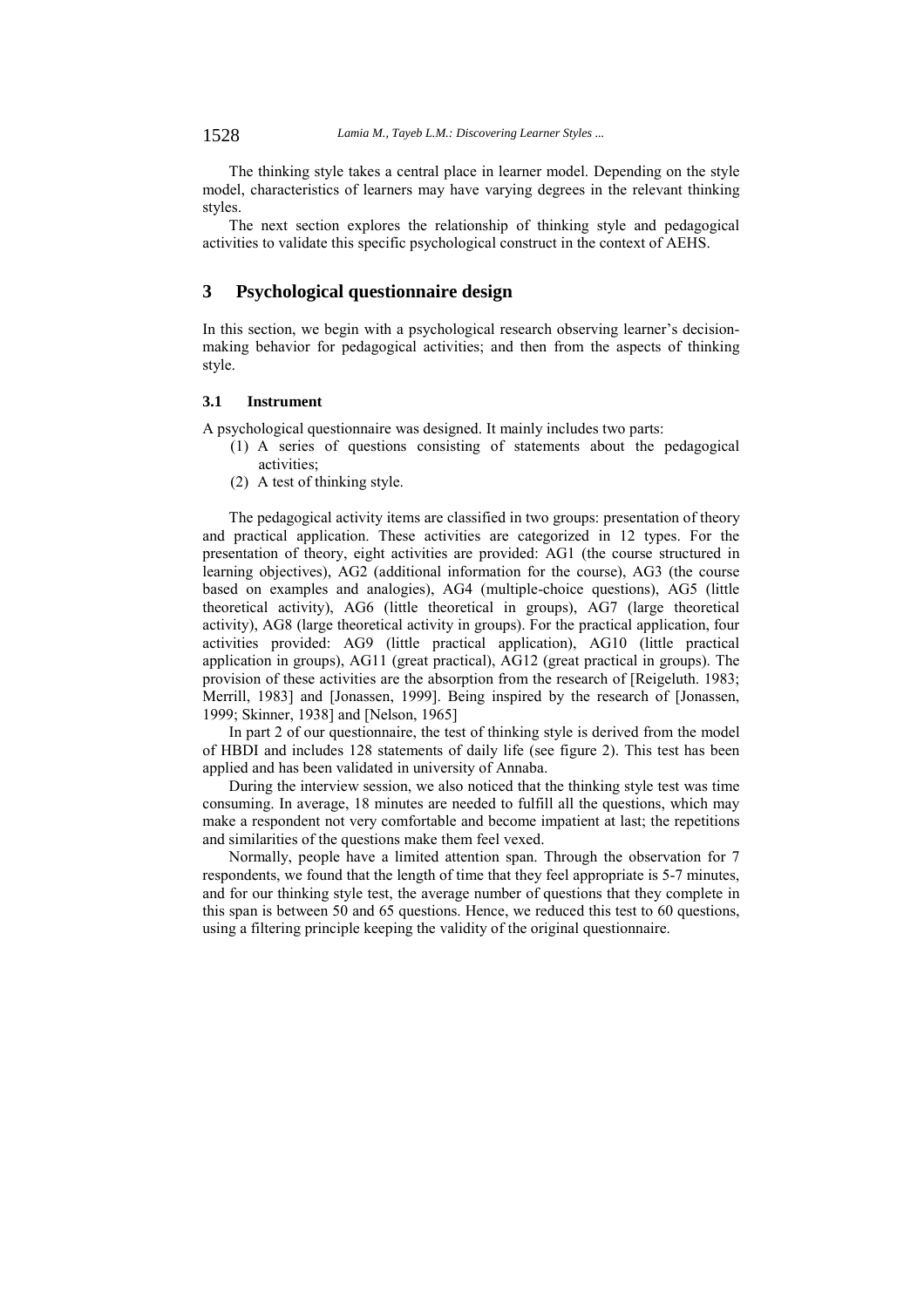

*Figure 2: An example of the answers for thinking style test using Matlab* 

### **3.2 Reduce of questionnaire**

The principle of the reduction of original questionnaire is to reserve the most representative statements for each group of color (thinking style). Precisely, the statements chosen by certain group of style but not frequently chosen by the other groups are more representative for this style. Obviously, the filtration should be done in the premise that thinking styles of the respondents have been proved by the original questionnaire.

Every statement of each group (e.g. statement 101 of group "green") is examined via three indicators p1, p2 and p3: p1 =n $1/n2$ , n1 is the number of the respondents who are agree on this statement; n2 is the size of the sample. For example: in a sample of 52 respondents (n2=52), for statement 101, 27 persons agree on it (n1=27), therefore  $p1=0.519$ ;  $p2=n3/n4$ ,  $n3$  signifies the total of the respondents who are agree on the statement excluding the ones whose thinking style does not belong to what this statement represent; n4 signifies the total of the respondent who has the thinking style that the statement represents. For the same sample, 18 persons among the 52 respondents have the "green" thinking style  $(n4=18)$ , among them, 16 respondents agree on the statement  $101$  (n3=16), thus, p2=0.889.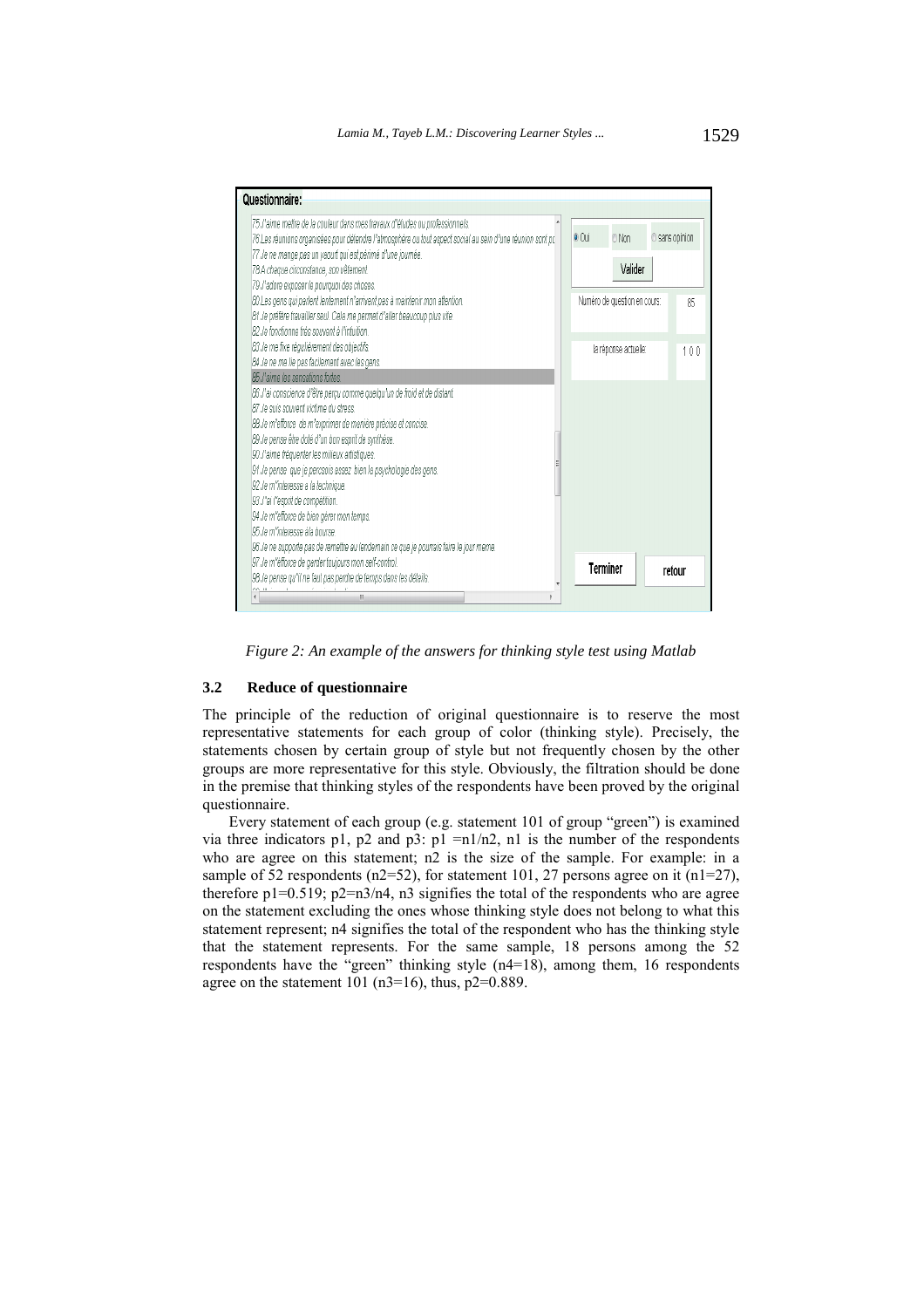$p3 = p2-p1$ , e.g. for statement 101,  $p3 = 0.370$ . The bigger p3 is, the more representative this statement will be.

After sorting p3, those statements without distinguished features are filtered.

Furthermore, for those statements containing complex words or sentences may also make the respondents confused. Hence, we get rid of these statements and reserve the simple ones of the original test. Thus, a thinking style test with 60 statements (15 statements in each group) is generated.

In order to verify the validity of the reform of test with 60 questions, we sent the 60-Question-questionnaire among a group of learners who have different thinking styles. The original results and the new results are listed in figure 3.

In figure 3, sum is the total of responses of "OUI" (YES) in thinking style test for a learner. The rate of response is calculated by "sum/128" and "sum/60" separately, 128 and 60 are the number of statements of original test and new test. The last column shows the divergence (response rate of new test minus response of original one); the values of percentage in this column are all positive. Thus, we can draw a general conclusion: after reformation, the response rate of test has been greatly elevated. It means that, in e-learning platform, our new test with 60 statements is more efficient than the original one.

|     | <b>Learners</b> |                  | Questionnaire | Thinking<br>style |                | <b>Sum</b>                | rate                | <b>Response</b> | Rate<br>divergence                 |            |
|-----|-----------------|------------------|---------------|-------------------|----------------|---------------------------|---------------------|-----------------|------------------------------------|------------|
|     | Etudiants       | Guestionnaire    | Style         | Blogu             | Vert           | Rouge                     | Jaune               | Somme           | Taux de réponse Taux de divergence |            |
| E10 | soumia          | ancien,          | bleu          |                   |                |                           | 伺                   | 62              | 0.4844                             | $0.0010 -$ |
|     |                 | nouveau          | bleu          | 11                | 8              | 7                         | 3                   | 29              | 0.4833                             |            |
| E11 | ilhem           | ancien           |               | Blue<br>16        | 35             | Gren<br>15                | <b>Yellow</b><br>24 | 90              | 0.7031                             | 0.0302     |
|     |                 | nouveau          | Orignal       | 6                 | 19             | $\overline{\mathfrak{c}}$ | Red<br>12           | 44              | 0.7333                             |            |
| E12 | amel            | ancien           | vert          | 12                | 25             | 12                        | 18                  | 67              | 0.5234                             | 0.0432     |
|     |                 | nouveau          | vert          | $\overline{7}$    | 12             | $\overline{7}$            | 8                   | 34              | 0.5667                             |            |
| E13 | rafik           | ancien           | vert          | 6                 | 19             | 10                        | 10                  | 45              | 0.3516                             | 0.0182     |
|     |                 | nouveau          | vert          | 1                 | 9              | 5                         | 5                   | 20              | 0.3333                             |            |
| E14 | rym             | ancien           | vert          | New<br>18         | 29             | 17                        | 16                  | 80              | 0.6250                             | 0.0583     |
|     |                 | nouveau          | ved           | 8                 | 11             | 8                         | 7                   | 34              | 0.5667                             | Е          |
| E15 | fatma           | ancien           | rouge         | 13                | 13             | 23                        | 14                  | 63              | 0.4922                             | 0.0078     |
|     |                 | nouveau          | rouge         | 5                 | 7              | 11                        | 7                   | 30              | 0.5000                             |            |
| E16 | nada            | ancien           | vert          | 15                | 34             | 18                        | 12                  | 79              | 0.6172                             | 0.0172     |
|     |                 | nouveau          | vert          | $\overline{7}$    | 17             | $\overline{7}$            | 5                   | 36              | 0.6000                             |            |
| E17 | majda           | ancien           | bleu          | 24                | 21             | 14                        | 21                  | 80              | 0.6250                             | 0.0083     |
|     |                 | nouveau          | bleu          | 11                | 10             | $\overline{7}$            | 10                  | 38              | 0.6333                             |            |
| E18 | faiza           | ancien           | vert          | 16                | 36             | 20                        | 24                  | 96              | 0.7500                             | 0          |
|     |                 | nouveau          | vert          | $\overline{7}$    | 19             | 9                         | 10                  | 45              | 0.7500                             |            |
| E19 | hiba            | ancien           | vert          | 19                | 36             | 18                        | 17                  | 90              | 0.7031                             | 0.0969     |
|     |                 | nouveau          | vert          | $\overline{9}$    | 21             | 9                         | 9                   | 48              | 0.8000                             |            |
| E20 | amina           | ancien           | vert          | 15                | 29             | 19                        | 18                  | 81              | 0.6328                             | 5.2083e-04 |
|     |                 | nouveau          | vert          | 6                 | 15             | 10                        | 7                   | 38              | 0.6333                             |            |
| E21 | sara            | ancien           | vert          | 16                | 36             | 17                        | 19                  | 88              | 0.6875                             | 0.0042     |
|     |                 | nouveau          | vert          | $\overline{9}$    | 17             | $\overline{7}$            | 8                   | 41              | 0.6833                             |            |
| E22 | karima          | ancien           | vert          | 17                | 35             | 16                        | 9                   | 77              | 0.6016                             | 0.0016     |
|     |                 | nouveau          | vert          | $\overline{7}$    | 17             | 8                         | 4                   | 36              | 0.6000                             |            |
| E23 | sara            | ancien           | vert          | 14                | 42             | 19                        | 26                  | 101             | 0.7891                             | 0.0057     |
|     |                 | nouveau          | vert          | 5                 | 21             | $\overline{9}$            | 12                  | 47              | 0.7833                             |            |
| E24 | nihed           | ancien           | jaune         | 11                | 17             | 11                        | 20                  | 59              | 0.4609                             | 0.0109     |
|     |                 | nouveau          | jaune         | 4                 | $\overline{7}$ | 5                         | 11                  | 27              | 0.4500                             |            |
| E25 | sara            | ancien           | rouge         | 3                 | 12             | 14                        | 13                  | 42              | 0.3281                             | 0.0219     |
|     |                 | <b>POULABBIL</b> | rouna al i    |                   | g              | $\overline{z}$            | $\overline{z}$      | $\overline{21}$ | 0.3500                             |            |

*Figure 3: Original responses and new responses for thinking style test*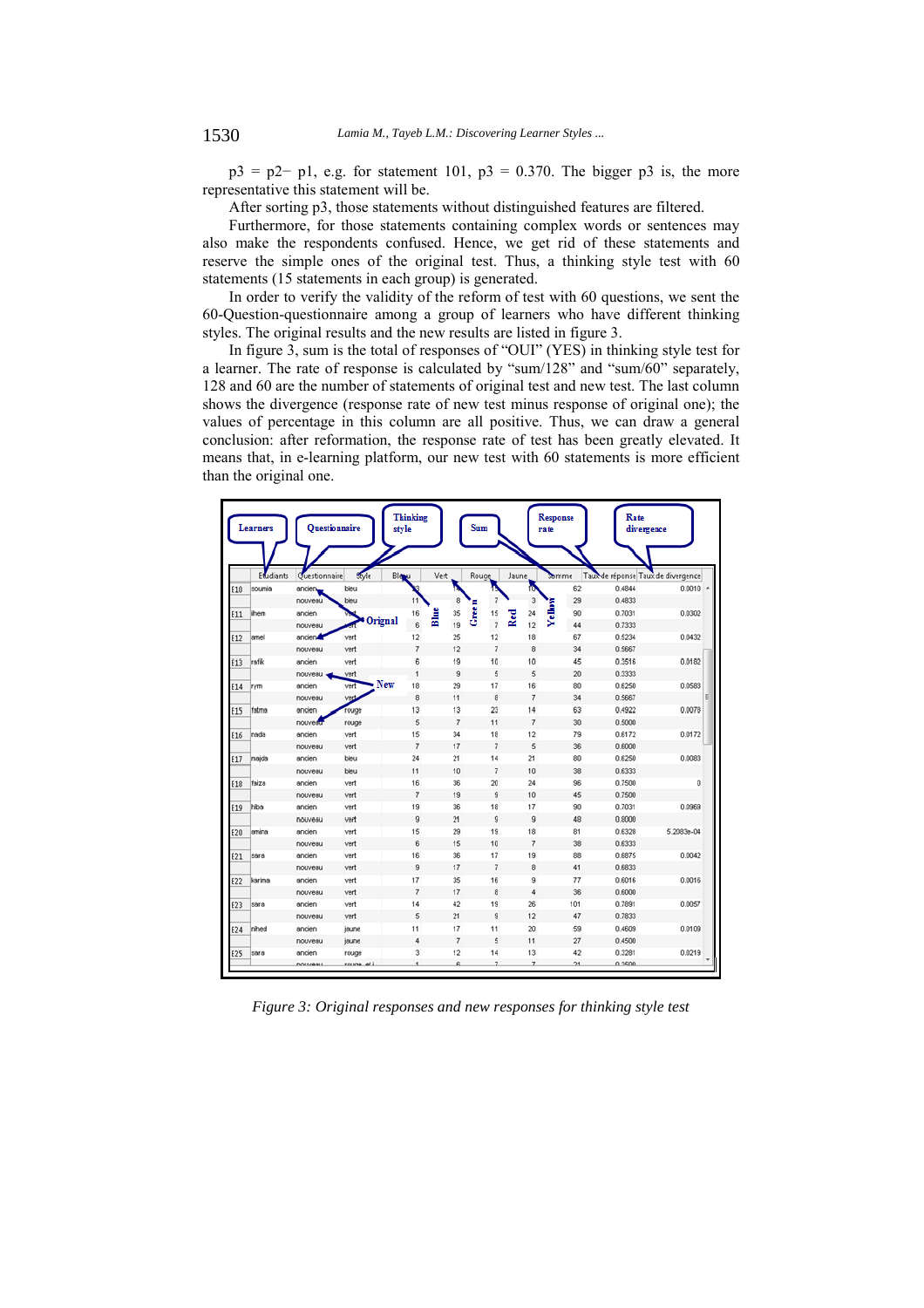In Figure 4, we can observe the tendency of thinking style among these learners in four thinking style groups. It shows that our new test of thinking style is generally consistent with the original one.

#### **3.3 Thinking style and pedagogical activities**

With the thinking style test, theoretician, organizer, humanitarian (social), innovator, or the combination of them can be identified as the people who have thinking style of "blue", "green", "red" and "yellow". The data we collected may give us implications on activity recommendation adapting to this psychological characteristic of learner.

#### **3.3.1 Data processing on thinking style**

In thinking style test, statements are grouped into four colors: blue, green, red and yellow, which signify the corresponding thinking styles. For data processing, every chosen item is given a value: "1" represents the agreement with the statement, "0" represents "not agree". Besides "Yes", "No", the third choice "no opinion" with the weight of "0.4" is for observing the preference tendency more precisely between definitely "Yes" and definitely "No". There are also the cases in which a respondent has two or three dominant preferences even four, signifying that he or she has similar degrees on more than one thinking style. The existing research indicates that people may use more than one style primarily. Each person can have primary preferences (areas of the brain he or she goes too easily and enjoys), secondary preferences (areas of the brain that can be and are accessed when necessary) and tertiary preferences (areas a person may have difficulty accessing or may even avoid) [Chedru, 2010]. We choose the following algorithm to identify which are the dominant thinking style preferences for a learner.

The thinking style identification should be consistent with following Matlab command (see figure 4, figure 5):

In figure 6, we regard di  $(i=1, 2, 3, 4)$  as the values of a respondent's four quadrants of preferences, and rank them:  $d1 > d2 > d3 > d4$ , suppose:

$$
s = d1 + d2 + d3 + d4 ;
$$
  
\n
$$
e = \frac{d1 - d2}{s} ;
$$
  
\n
$$
f = \frac{d2 - d3}{s} ;
$$
  
\n
$$
g = \frac{d3 - d4}{s} .
$$

The thinking style identification should be consistent with following rules:

- If  $0.015 \leq e$ , then the style of d1 is the unique dominance (i.e. the respondent has the unique thinking style of the group that d1 represents;
- If  $0.015$  > = e, then observe f:
- If  $0.015 \le f$ , then d1 and d2 are the two dominances:
- If  $0.015$  > = f, then observe g:
- If  $0.015 \le g$ , then d1, d2 and d3 are the three dominances;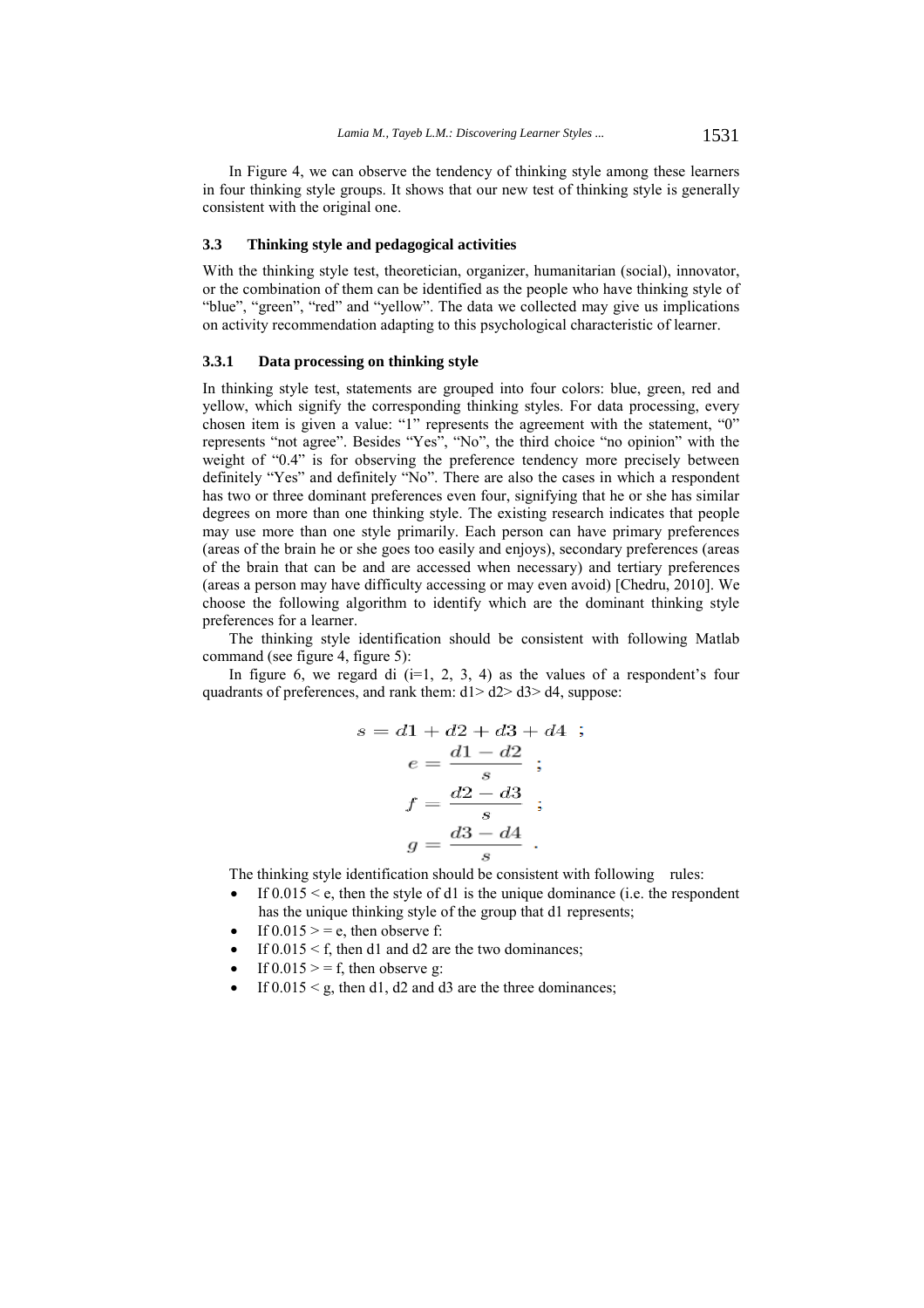Else d1, d2, d3 and d4 have the same dominance degree. It means that the user has a "whole brain" thinking style.

The indicator of "No opinion" can be employed as the reference for identifying the tendency once the dominant values appear to be the same.

# **3.3.2 Data analysis on thinking style and pedagogical activities**

In thinking style test, to examine the corresponding pedagogical activities of certain thinking style, we observe the data from 58 respondents of which total number of response items is more than 64 (see figure 7).



*Figure 4: The comparison of the responses between original and new thinking style test (yellow and blue)*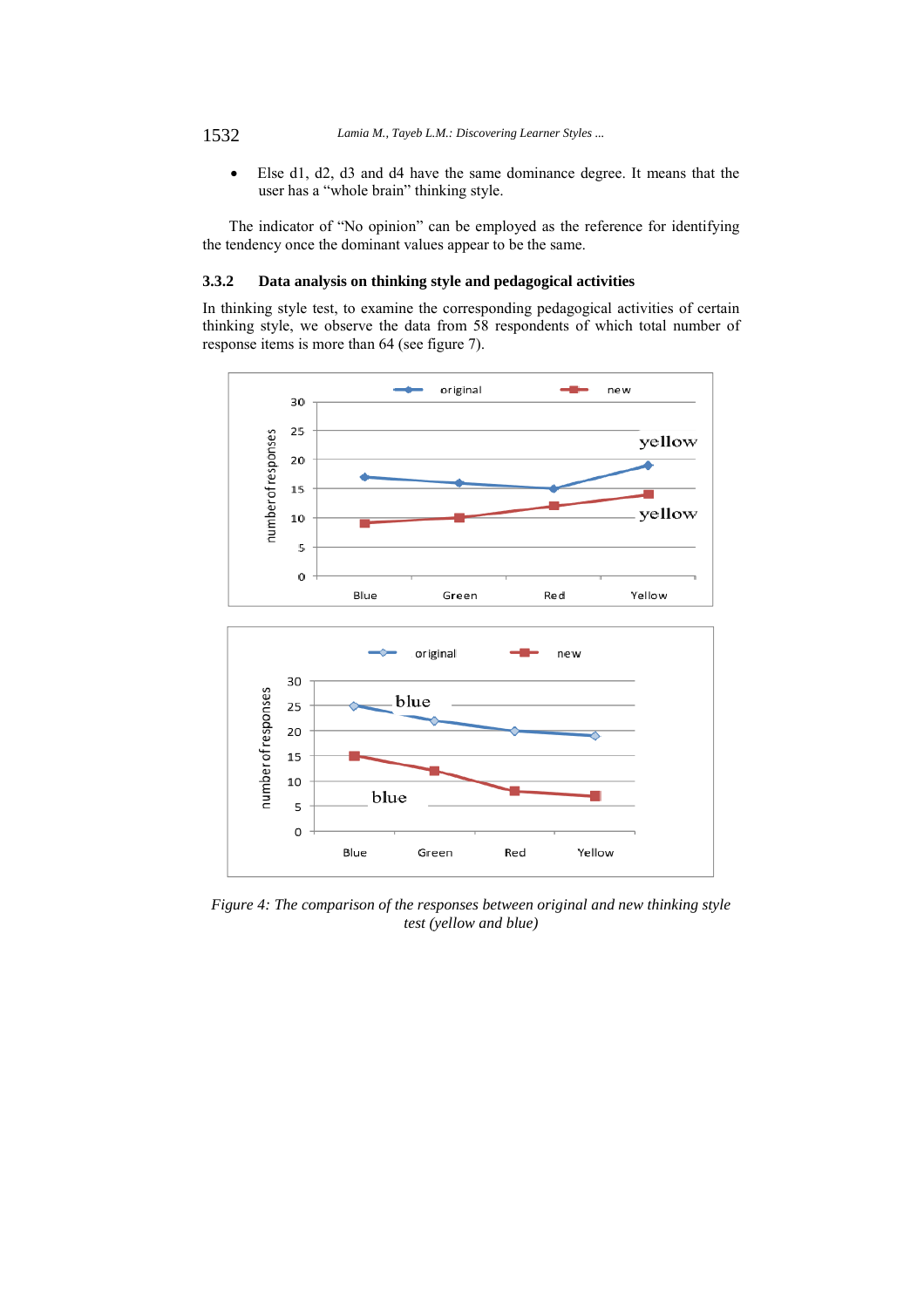

*Figure 5: The comparison of the responses between original and new thinking style test (red and green)*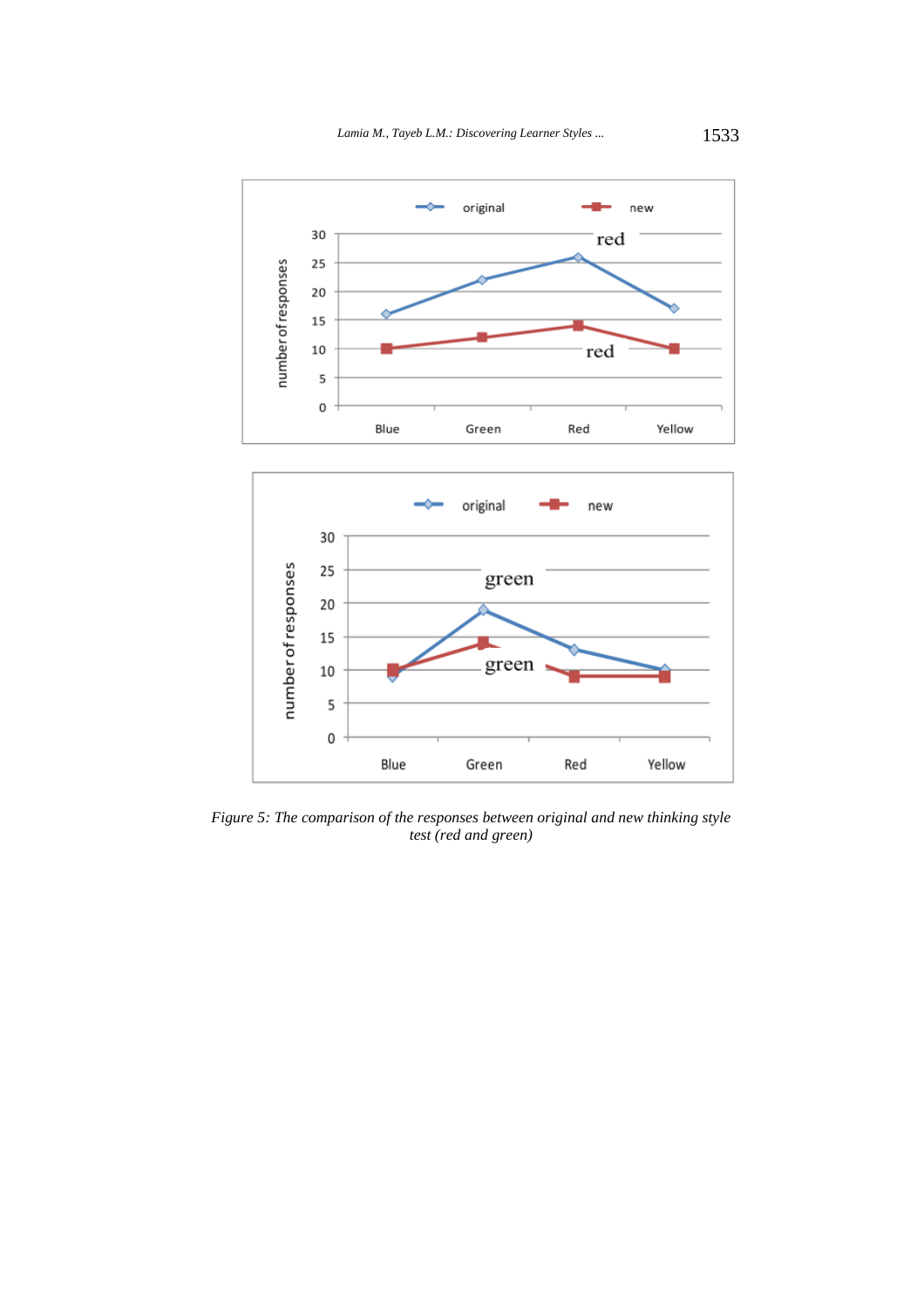| 14 T   | $3 - 5$ um $(0)$ ;                                                                                                       |
|--------|--------------------------------------------------------------------------------------------------------------------------|
| $75 -$ | $e=(d(1)-d(2))/s$ ;                                                                                                      |
| $76 -$ | $f = (d(2) - d(3)) / s;$                                                                                                 |
| $77 -$ | $q=(d(3)-d(4))/s$ ;                                                                                                      |
| 78 -   | mes1=contenu{I(1)};                                                                                                      |
| 79 -   | $mes2 = [content[1]] ' et 'content[1(2)] ' ' ' sont les deux dominances']$                                               |
| 80 –   | $mes3=[content(II(1)] \cdot et \cdot content(II(2))] \cdot et \cdot content(II(3))] \cdot sont \leq strois dominances';$ |
| 81 -   | $m$ es4=[contenu{I(1)} ',''' contenu{I(2)} ',' contenu{I(3)} ' et 'contenu{I(4)} '' 'sont les quatres dominances'];      |
| 82     |                                                                                                                          |
| $83 -$ | if $e>0.015$                                                                                                             |
| 84 -   | set (handles.text1, 'string', mes1)                                                                                      |
| 85 –   | etudiants (numero utilisateur).style1=mes1;                                                                              |
| 86 –   | else                                                                                                                     |
| $87 -$ | if f>0.015                                                                                                               |
| $88 -$ | set (handles.text1, 'string', mes2)                                                                                      |
| 89 -   | etudiants (numero utilisateur) .style1=mes2;                                                                             |
| 90 –   | else                                                                                                                     |
| 91 –   | if $q$ 0.015                                                                                                             |
| $92 -$ | set (handles.text1, 'string', mes3)                                                                                      |
| 93 -   | etudiants (numero utilisateur).style1=mes3;                                                                              |
| 94 –   | else                                                                                                                     |
| $95 -$ | set (handles.text1, 'string', mes4)                                                                                      |
| $96 -$ | etudiants (numero utilisateur).style1=mes4;                                                                              |
| $97 -$ | end                                                                                                                      |
| 98 –   | end                                                                                                                      |
| 99 –   | end                                                                                                                      |

*Figure 6: The thinking style identification using Matlab* 

The goal for launching the questionnaire is to recommend pedagogical activities for learner based on learners' features. For observing the probabilities of the pedagogical activities in condition of thinking style, we use Bayes' theorem in probability theory [Bayes, 1763].

The key idea of Bayes' theorem is that probability of event A given event B depends not only on the relationship between A and B but also on the absolute probability of A not concerning B.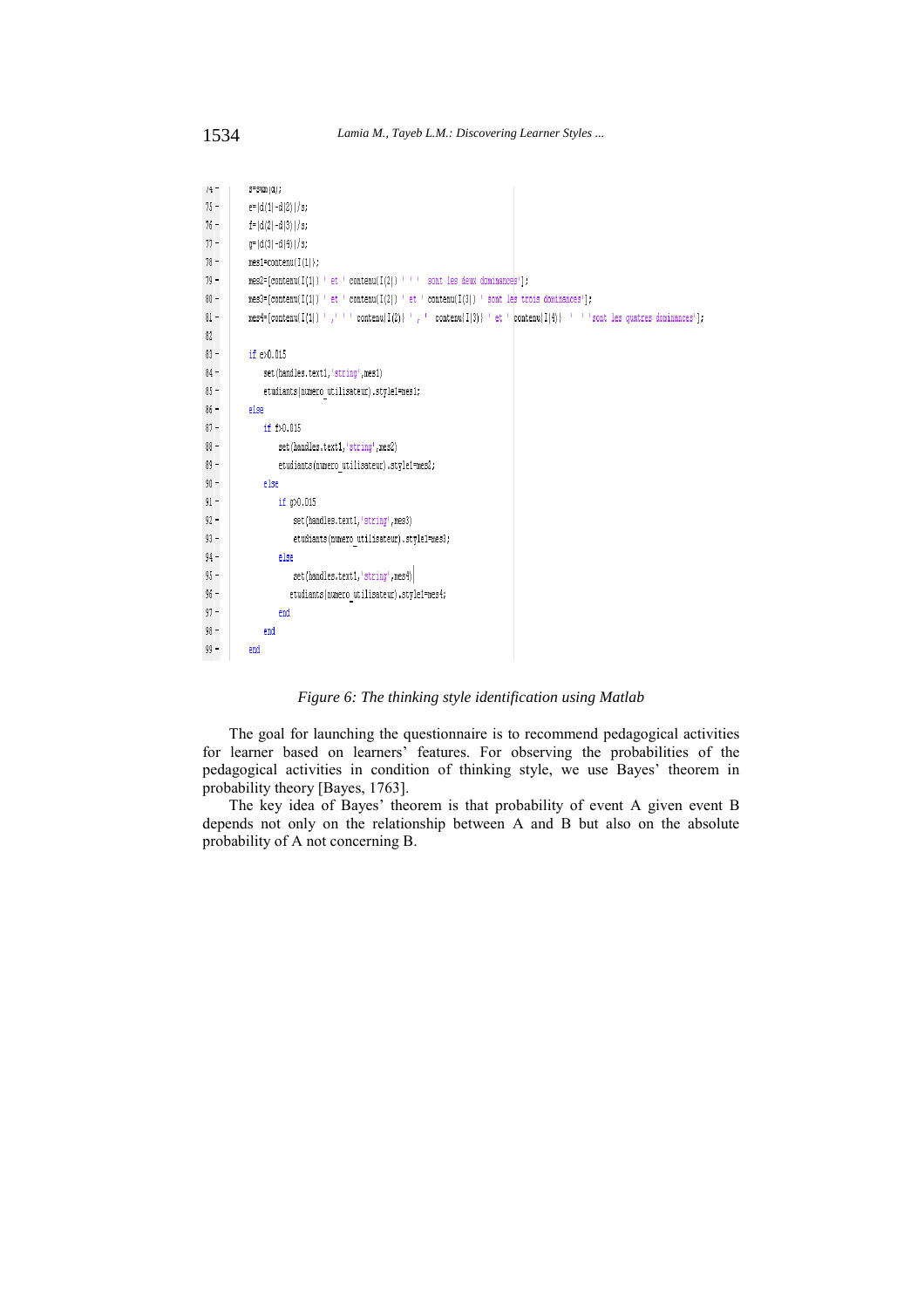|                                                             | AG1                                  | AG2              | AG2                     | AG4                      | AG5             | AG6            | AG7         | AG <sub>8</sub>         |                 | AG9                     | AG10           | AG11   | AG12                      |                         |
|-------------------------------------------------------------|--------------------------------------|------------------|-------------------------|--------------------------|-----------------|----------------|-------------|-------------------------|-----------------|-------------------------|----------------|--------|---------------------------|-------------------------|
| bleu                                                        | 0.3333                               | $\blacksquare$ 0 | $\overline{0}$          | $\overline{0}$           | $\vert 0 \vert$ | -O             | 0.3333      |                         | $\overline{0}$  | $\overline{\mathbf{0}}$ | $\overline{0}$ | 0.3333 |                           | n                       |
| bleu                                                        | $\mathbf{0}$                         | 0.2000           | 0.2000                  | 0.2000                   | $\mathbf{0}$    | 0.2000         |             | $\bf 0$                 | $\mathbf{0}$    | 0                       | 0.2000         |        | 0                         | $\mathbf{0}$            |
| vert                                                        | 0.2500                               | 0.2500           | $\overline{\mathbf{0}}$ | $\overline{0}$           | 0.2500          | $\overline{0}$ |             | $\overline{0}$          | $\mathbf{0}$    | $\overline{\mathbf{0}}$ | $\overline{0}$ |        | $\vert 0 \vert$<br>0.2500 |                         |
| vert                                                        | 0.3333                               | $\mathbf 0$      | $\theta$                | $\mathbf{0}$             | 0.3333          | $\mathbf{0}$   |             | $\mathbf{0}$            | $\mathbf{0}$    | $\mathbf{0}$            | 0.3333         |        | $\mathbf{0}$              | $\mathbf{0}$            |
| vert                                                        | $\vert 0 \vert$                      | 0.3333           | $\vert 0 \vert$         | $\overline{\mathbf{0}}$  | 0               | $\overline{0}$ |             | $\overline{0}$          | 0.3333          | $\overline{\mathbf{0}}$ | $\overline{0}$ | 0.3333 |                           |                         |
| vert                                                        | $\mathbf{0}$                         | 0.3333           | $\mathbf{0}$            | $\bf{0}$                 | $\mathbf{0}$    | 0.3333         |             | O                       | $\mathbf{0}$    | $\mathbf{0}$            | 0.3333         |        | $\mathbf{0}$              | 0                       |
| vert                                                        | $\vert 0 \vert$                      | 0.2500           | $\overline{0}$          | $\overline{0}$           | 0.2500          | $\overline{0}$ |             | $\overline{0}$          | $\overline{0}$  | 0.2500                  | $\overline{0}$ | 0.2500 |                           | n                       |
| vert                                                        | 0.2500                               | $\mathbf 0$      | $\mathbf{0}$            | 0                        | 0.2500          | 0              |             | $\mathbf 0$             | $\mathbf{0}$    | 0.2500                  | $\theta$       |        | 0<br>0.2500               |                         |
| vert                                                        | 0.2500                               | $\overline{0}$   | $\overline{\mathbf{0}}$ | $\mathbf{0}$             | 0.2500          | $\mathbf 0$    |             | $\overline{0}$          | $\mathbf{0}$    | 0.2500                  | $\overline{0}$ |        | $\mathbf{0}$<br>0.2500    |                         |
| vert                                                        | 0.2000                               | $\mathbf 0$      | $\theta$                | $\bf{0}$                 | 0.2000          | 0              |             | $\mathbf{0}$            | 0.2000          | $\bf{0}$                | 0.2000         |        | 0<br>0.2000               |                         |
| vert                                                        | 0.2000                               | $\vert 0 \vert$  | 0.2000                  | $\vert 0 \vert$          | 0.2000          | $\mathbf{0}$   | 0.2000      |                         | $\overline{0}$  | $\vert 0 \vert$         | 0.2000         |        | $\mathbf{0}$              | n                       |
| vert                                                        | 0.2500                               | $\mathbf{0}$     | 0.2500                  | 0.2500                   | $\mathbf 0$     | 0              |             | 0                       | 0               | $\mathbf 0$             | $\mathbf 0$    |        | 0<br>0.2500               |                         |
| vert                                                        | 0.2500                               | $\mathbf{0}$     | 0.2500                  | $\blacksquare$           | $\mathbf{0}$    | 0.2500         |             | $\mathbf 0$             | $\overline{0}$  | 0.2500                  | $\overline{0}$ |        | $\overline{0}$            | n                       |
| vert                                                        | $\mathbf 0$                          | $\mathbf 0$      | $\theta$                | 0.2500                   | 0.2500          | 0              |             | 0                       | 0.2500          | $\bf{0}$                | 0.2500         |        | 0                         | 0                       |
| vert                                                        | $\vert 0 \vert$                      | $\overline{0}$   | $\vert 0 \vert$         | 0.2500                   | $\vert 0 \vert$ | 0.2500         |             | $\bf{0}$                | $\overline{0}$  | 0.2500                  | $\overline{0}$ |        | $\mathbf{0}$<br>0.2500    |                         |
| vert                                                        | $\bf 0$                              | 0.3333           | $\theta$                | $\overline{\phantom{0}}$ | 0.3333          | 0              |             | 0                       | $\mathbf{0}$    | 0.3333                  | $\mathbf 0$    |        | 0                         | 0                       |
| vert                                                        | 0.2500                               | $\vert 0 \vert$  | $\vert 0 \vert$         | 0.2500                   | $\vert 0 \vert$ | $\mathbf{0}$   |             | $\overline{0}$          | $\overline{0}$  | $\overline{0}$          | 0.2500         |        | 0.2500<br>$\mathbf{0}$    |                         |
| vert                                                        | $\bf 0$                              | 0.2000           | $\theta$                | 0.2000                   | $\mathbf 0$     | 0              |             | 0                       | 0.2000          | 0                       | 0.2000         |        | 0<br>0.2000               |                         |
| vert                                                        | 0.3333                               | $\vert 0 \vert$  | $\overline{\mathbf{0}}$ | $\overline{0}$           | $\overline{0}$  | 0.3333         |             | $\overline{\mathbf{0}}$ | $\vert 0 \vert$ | $\mathbf{0}$            | 0.3333         |        | $\vert 0 \vert$           | O                       |
| Affichage<br>Affichage style/action<br>$\blacktriangledown$ |                                      |                  |                         |                          |                 |                |             |                         |                 |                         |                |        |                           |                         |
|                                                             | AG1                                  | AG2              | AG3                     | AG4                      | AG5             | AG6            | AG7         | AG8                     |                 | AG9                     | AG10           | AG11   | AG12                      | Sum                     |
| blue                                                        | 0.3333                               | 0.2000           | 0.2000                  | 0.2000                   | $\theta$        | 0.2000         | 0.3333      | $\mathbf 0$             |                 | 0                       | 0.2000         | 0.3333 | $\mathbf{0}$              | 2.0000                  |
| vert                                                        | 2.5667                               | 1.7000           | 0.7000                  | 1.2000                   | 2.3167          | 1.1667         | 0.2000      | 0.9833                  |                 | 1,5833                  | 2.1000         | 0.5833 | 1,9000                    | 17                      |
| rouge                                                       | 0.2500                               | 0.2500           | $\theta$                | $\sim$ 0                 | 0.2500          | 0.7500         | $\mathbf 0$ | $\overline{0}$          |                 | $\sim$ 1                | $\theta$       | 0.2500 | 0.2500                    | $\overline{\mathbf{3}}$ |
| jaune                                                       | 0.8667                               | 0.2500           | $\theta$                | 0.8667                   | 0.2500          | $\mathbf{0}$   | 0.2000      | 0.2500                  |                 | 0.6667                  | 0.2000         | 0.2500 | 0.2000                    | $\frac{4}{3}$           |
| Sum                                                         | 4.0167                               | 2.4000           | 0.9000                  | 2.2667                   | 2.8167          | 2.1167         | 0.7333      | 1.2333                  |                 | 3.2500                  | 2.5000         | 1.4167 | 2.3500                    | 26,0000                 |
|                                                             | m.<br>$\overline{\phantom{a}}$<br>Þ. |                  |                         |                          |                 |                |             |                         |                 |                         |                |        |                           |                         |

*Figure 7: The probability distribution according to activity and thinking style using Matlab* 

The simple statement of Bayes' theorem is

$$
P(A|B) = \frac{P(B|A)P(A)}{P(B)}
$$

P(A) is the prior probability or marginal probability of A. It is "prior" in the sense that it does not take into account any information about B.

P(A\B) is the conditional probability of A given B. It is also called the posterior probability because it is derived from or depends upon the specified value of B;

P(B\A) is the conditional probability of B given A. It is also called the likelihood; P(B) is the prior or marginal probability of B:

$$
P(B) = P(A, B) + P(A^c, B) = P(B|A)P(A) + P(B|A^c)P(A^c)
$$

Where  $A<sup>c</sup>$  is the complementary event of A, so an alternative form of the theorem is

$$
P(A|B) = \frac{P(B|A)P(A)}{P(B|A)P(A) + P(B|A^c)P(A^c)}
$$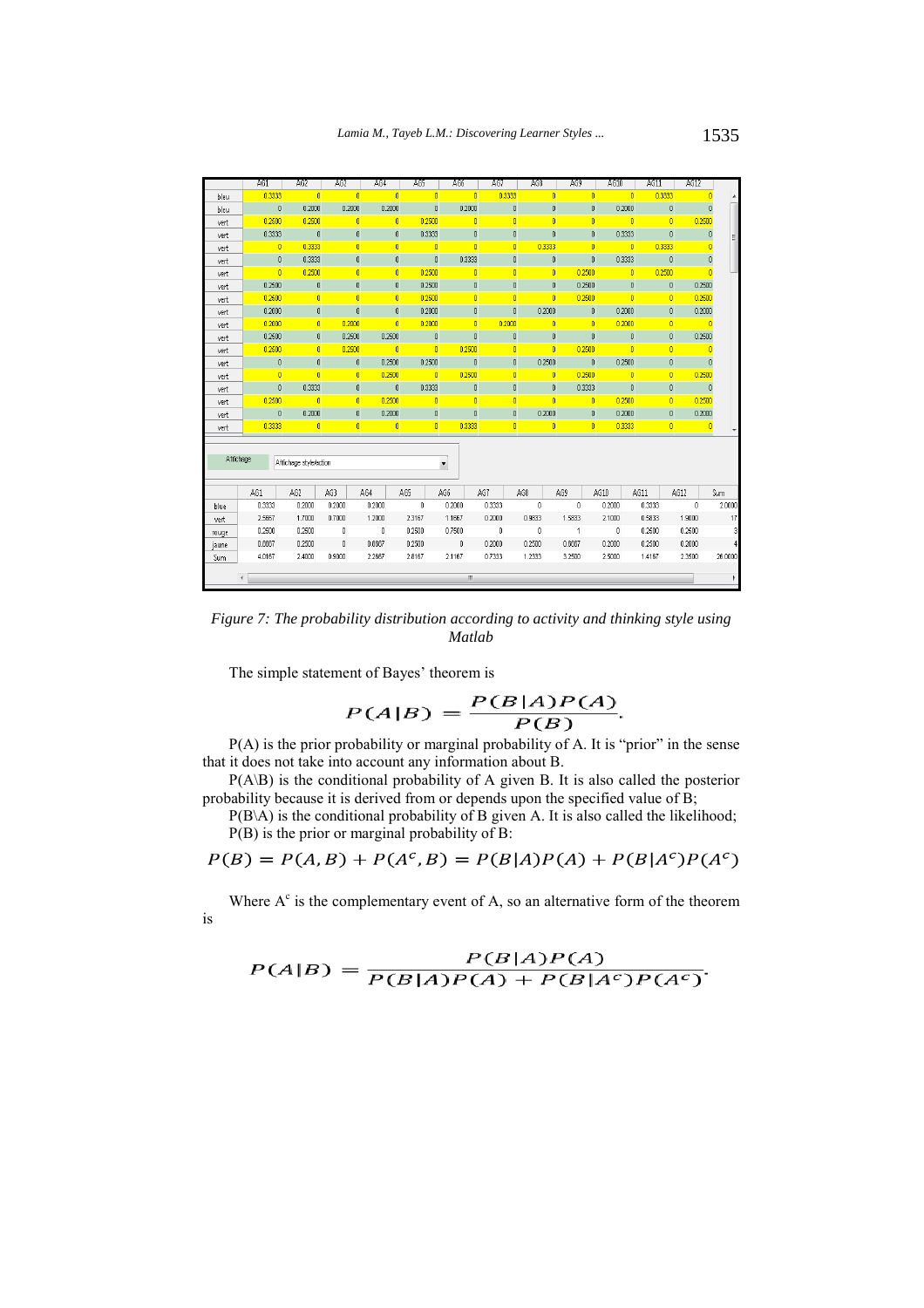More generally, for any  $A_i$  in the partition, Bayes' theorem states that

$$
P(A_i|B) = \frac{P(B|A_i)P(A_i)}{\sum_{j=1}^{n} P(B|A_j)P(A_j)}, (j = 1, 2, ..., n).
$$

Bayes' theorem in this form gives a mathematical representation of how the conditional probability of event A given B is related to the converse conditional probability of B given A.

In our research, event A is that the learner chooses pedagogical activity and event B is that the learner who have thinking style; n is the number of types of pedagogical activity (n=12).

From figure 7, we can get the probabilities of choosing each activity regardless of any other information (regardless of thinking style) P(A) and the conditional probabilities of "thinking style" given "choosing certain activity" P(B\A) (see Table 2).

|                    | P(A)  | P(blue A) | $P(\text{green} A)$ | $P(\text{red} A)$ | P(yellow A) |
|--------------------|-------|-----------|---------------------|-------------------|-------------|
| AG1                | 0,17  | 0,32      | 0,49                | 0,12              | 0,08        |
| AG2                | 0.09  | 0.56      | 0,15                | 0,15              | 0,14        |
| AG3                | 0,13  | 0.07      | 0,2                 | 0.07              | 0.66        |
| AG4                | 0,06  | 0,2       | 0,54                | 0,2               | 0,05        |
| AG5                | 0.06  | 0,26      | 0,22                | 0.19              | 0,33        |
| AG6                | 0,15  | 0.08      | 0,03                | 0,82              | 0,06        |
| AG7                | 0.03  | 0.41      | 0,11                | 0,27              | 0,21        |
| AG8                | 0,073 | 0,047     | 0,059               | 0,815             | 0,078       |
| AG9                | 0.06  | 0.1       | 0,23                | 0.1               | 0.58        |
| <i><b>AG10</b></i> | 0.06  | 0.139     | 0,066               | 0,663             | 0,132       |
| AG11               | 0.044 | 0,079     | 0,079               | 0,13              | 0,713       |
| AG12               | 0.07  | 0.05      | 0,08                | 0,7               | 0,171       |

*Table 2: Prior probability of choosing pedagogical activity and conditional probability given thinking style* 

From Table 2, we can calculate the probability of choosing a pedagogical activity given that the learner who have thinking style.

For example, for the learners who have thinking style "blue":

 $P(Ag1\setminus Blue) = P(Blue\setminus Ag1)*P(Ag1)/(P(Blue\setminus Ag1)*P(Ag1)+P(Blue\setminus Ag2)*P(Ag2)+P(Ag1)+P(Blue\setminus Ag1)*P(Ag2)+P(Ag1)+P(Blue\setminus Ag2)*P(Ag2)+P(Ag1)+P(Blue\setminus Ag2)*P(Ag2)+P(Ag1)+P(Blue\setminus Ag2)*P(Ag2)+P(Ag1)+P(Blue\setminus Ag2)*P(Ag2)+P(Ag1)+P(Blue\setminus Ag2)*P(Ag2)+P(Ag1)+P(Blue\setminus Ag2)*P(Ag2)+P(Ag1)+P(Blue\setminus Ag2)*P(Ag2)+P(Ag$ P(Blue\Ag3)\*P(Ag3)+ P(Blue\Ag4)\*P(Ag4)+ P(Blue\Ag5)\*P(Ag5)+  $P(Blue\Ag6)*P(Ag6)+P(Blue\Ag7)*P(Ag7)+P(Blue\Ag8)*P(Ag8)+P(Blue\Ag6)*P(Ag6)+P(Blue\Ag7)+P(Blue\Ag8)*P(Ag8)+P(Blue\Ag7)+P(Blue\Ag8)*P(Ag8)+P(Blue\Ag7)+P(Blue\Ag8)*P(Ag8)+P(Blue\Ag7)+P(Blue\Ag8)*P(Ag8)+P(Blue\Ag9)*P(Ag8)+P(Blue\Ag9)*P(Ag8)+P(Blue\Ag9)*P(Ag8)+P(Blue\Ag9)*P(Ag9)+P(Blue\Ag9)*P(Ag9)+P(B$ P(Blue\Ag9)\*P(Ag9)+ P(Blue\Ag10)\*P(Ag10)+ P(Blue\Ag11)\*P(Ag11)+ P(Blue\Ag12)\*P(Ag12))= 0.27

Then, for the given thinking styles, the probability of choosing pedagogical activities can be obtained (see Table 3):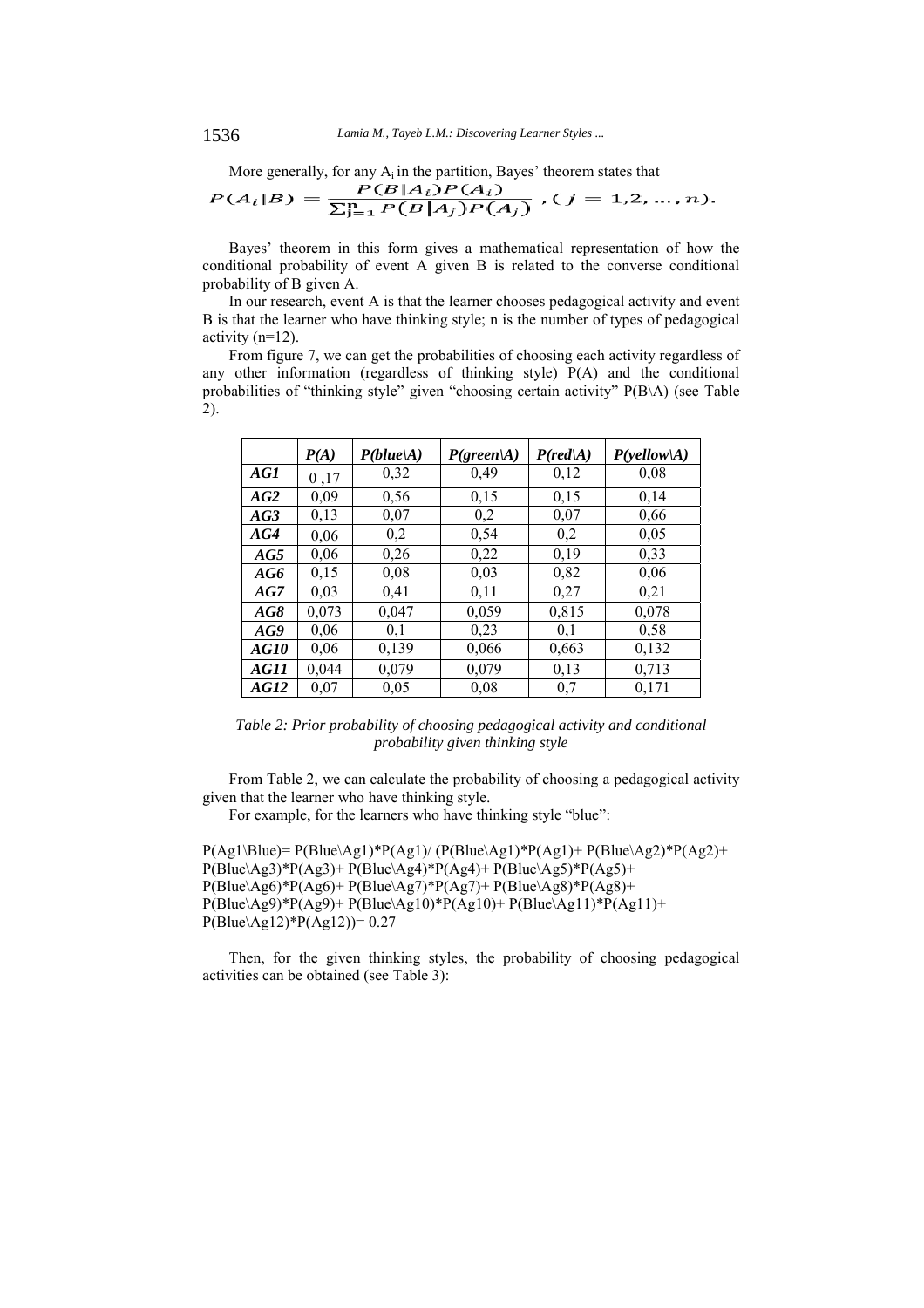|                 | P(A blue) | P(A green) | $P(A\$ | $P(A\yellow)$ |
|-----------------|-----------|------------|--------|---------------|
| AG1             | 0,27      | 0,39       | 0,06   | 0,06          |
| AG <sub>2</sub> | 0,26      | 0,07       | 0,04   | 0,05          |
| AG3             | 0,05      | 0,12       | 0,03   | 0,37          |
| AG4             | 0,07      | 0,17       | 0,04   | 0,02          |
| AG5             | 0,08      | 0,07       | 0,03   | 0,09          |
| AG6             | 0,067     | 0,021      | 0,358  | 0,04          |
| AG7             | 0,07      | 0,02       | 0,03   | 0,03          |
| AG8             | 0,02      | 0,02       | 0,17   | 0,02          |
| AG9             | 0,03      | 0,07       | 0,02   | 0,15          |
| AG10            | 0,048     | 0,021      | 0,127  | 0,038         |
| <b>AG 11</b>    | 0,018     | 0,017      | 0,017  | 0,137         |
| AG12            | 0,018     | 0,028      | 0,148  | 0,055         |
|                 |           |            |        |               |

*Table 3: Probability of choosing pedagogical activity given thinking style (sample size=58)* 

In Table 3, for learners who have "blue" thinking style, the probabilities of choosing pedagogical activities AG1( 0.27), AG2(0.26), AG5(0.08), AG7(0.07) and AG4(0.07) much higher ( $>0.05$ ) than those of AG3(0.05), AG9(0.03), AG10(0,048), AG11(0,018) and AG12(0,018). This result is accord with the Hermann's Whole Brain theory that people of this style like "the facts, the logical problem-solving, and the unambiguous instruction".

Learners owning style of "green" show interest in AG1 (0,39), AG3(0,12), AG4 $(0,07)$ , AG5 $(0,07)$  and AG9 $(0,07)$ . In this case, Hermann's point of view on the "turn-on" work of style "yellow" is verified: "integrating ideas and concepts, exploring".

For the learners of "red" style, AG1 (0, 06), AG6 (0,358), AG8 (0, 17), AG12 (0.148) and AG10 (0,127) are accepted.

Learners owning style of "yellow" show interest in AG1(0,06), AG3(0,37), AG9(0,15), AG5(0,09) and AG11(0,137).

In general, AG1 can be accepted by the groups of "blue" and "green" (which is accord again with the statement in Whole Brain theory: the "green" one as an organizer likes to "integrate information in a sequential manner"); furthermore, AG4 is rarely accepted as a preference. The highest probability of choosing AG6 appears in group "red". In other words, they accept little theoretical in groups than the other groups of style.

All of these results signify that the sample is representative and can act as basis for further research. The recommending activities for the four thinking styles are listed in figure 8.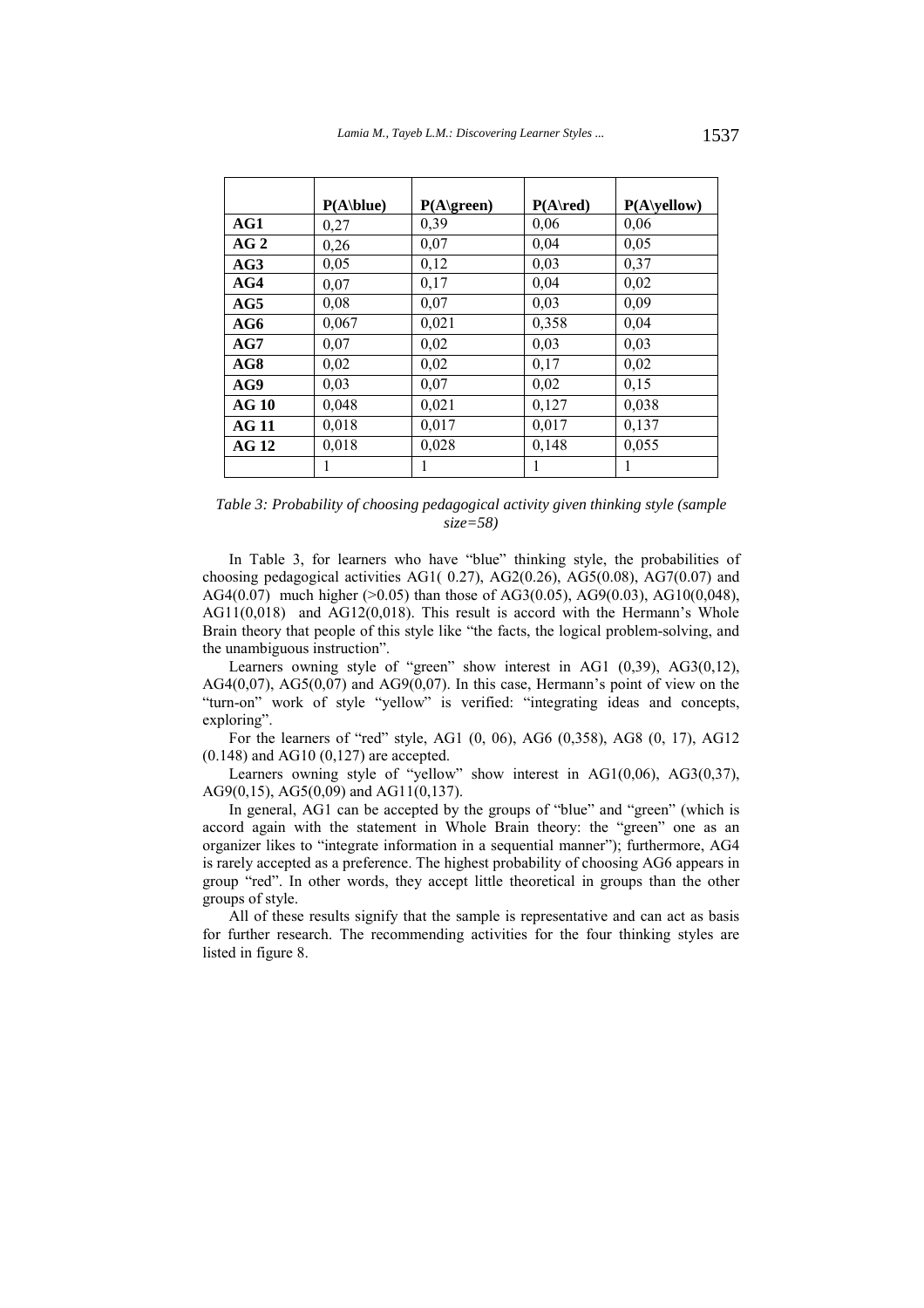

*Figure 8: The recommending activities for the four thinking styles*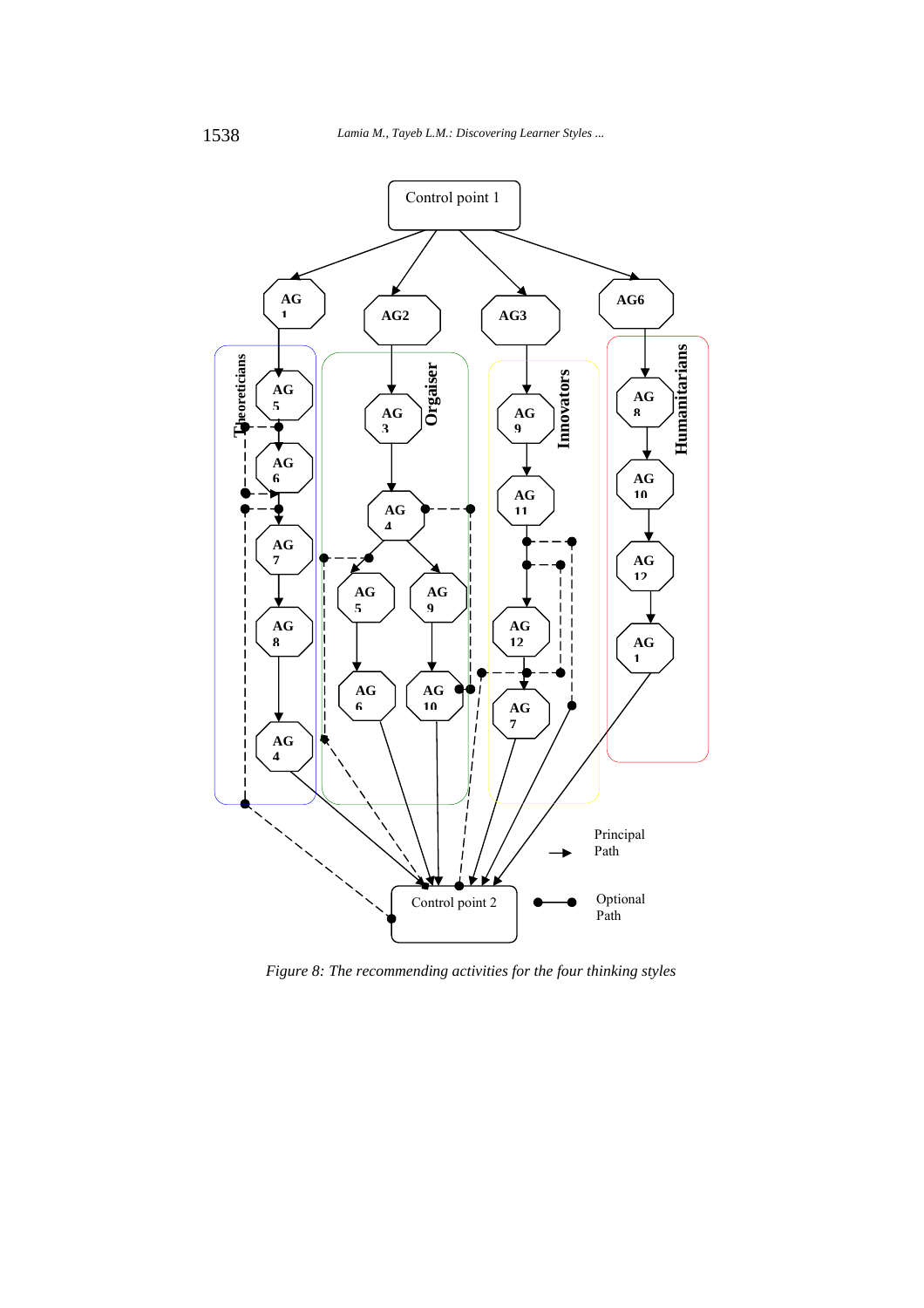Based on previous results, we propose the following pedagogical approach:

Theorist (blue): Teachers begin by presenting additional information theory, and they offer individual exercises for learners to make learning easier, after the learners attempt to solve individual problems.

Organizer (green): Teachers begin by presenting a formal course in several learning objectives, and they offer an overall assessment in the form of multiple choice questions.

 Innovator (yellow): Teachers begin by illustrating it through examples and analogies, then offer individual learners to solve small practical applications, and finally the students are trying to solve large practical applications individually.

Social (red): Teachers offer learners to solve small activities theory in groups, then, learners try to analyze and solve big problem in groups, after they go through analysis of small practical applications in groups, therefore the teacher wants the learners to solve large practical applications in groups.

# **4 Conclusion and future work**

Adaptive e-Learning is an enhancement that makes e-Learning systems more effective by adapting the presentation of information and overall link structure to the individual user, based on her/his knowledge and behavior. The aim of adaptive Elearning hypermedia system (AEHS) is to provide the right student with the right information at the right time. An adaptive system is based on three principal models: a domain model (which is all about domain content for teaching), a learner model (which collects all necessary learner information), and an adaptation model (which is used in adaptation by combining both a domain model and a learner model).

In this paper we have presented an adaptive learner model aimed at discovering the learner's preferences about the educational materials over time. This model is very suitable in adaptive e-learning hypermedia system (AEHS) that needs to "filter" the great volumes of information available, so that their learners can make a better use of it. To discover the learner's preferences we use the information about thinking styles represented in the learner's thinking style model.

In our research, the instrument developed for testing user's thinking style is proved valid and effective. By responding the daily life statements, a user could easily get his or her profile, with which system could automatically recommend the corresponding pedagogical activities for structuring course.

At the present we are working on the adaptation of the Bayesian networks to detect thinking styles.

A useful direction for future development will be the implementation of adaptability according to the learner model. Moreover, an important area of adaptability in which the adaptive platform may evolve includes the ability to create adaptive tests. In this way, teachers will have an opportunity for both adaptive content delivery and adaptive evaluation of learners.

#### **Acknowledgements**

We wish to thank the students of the University of Annaba who have participated in this experiment. We would also like to thank all those involved in course design,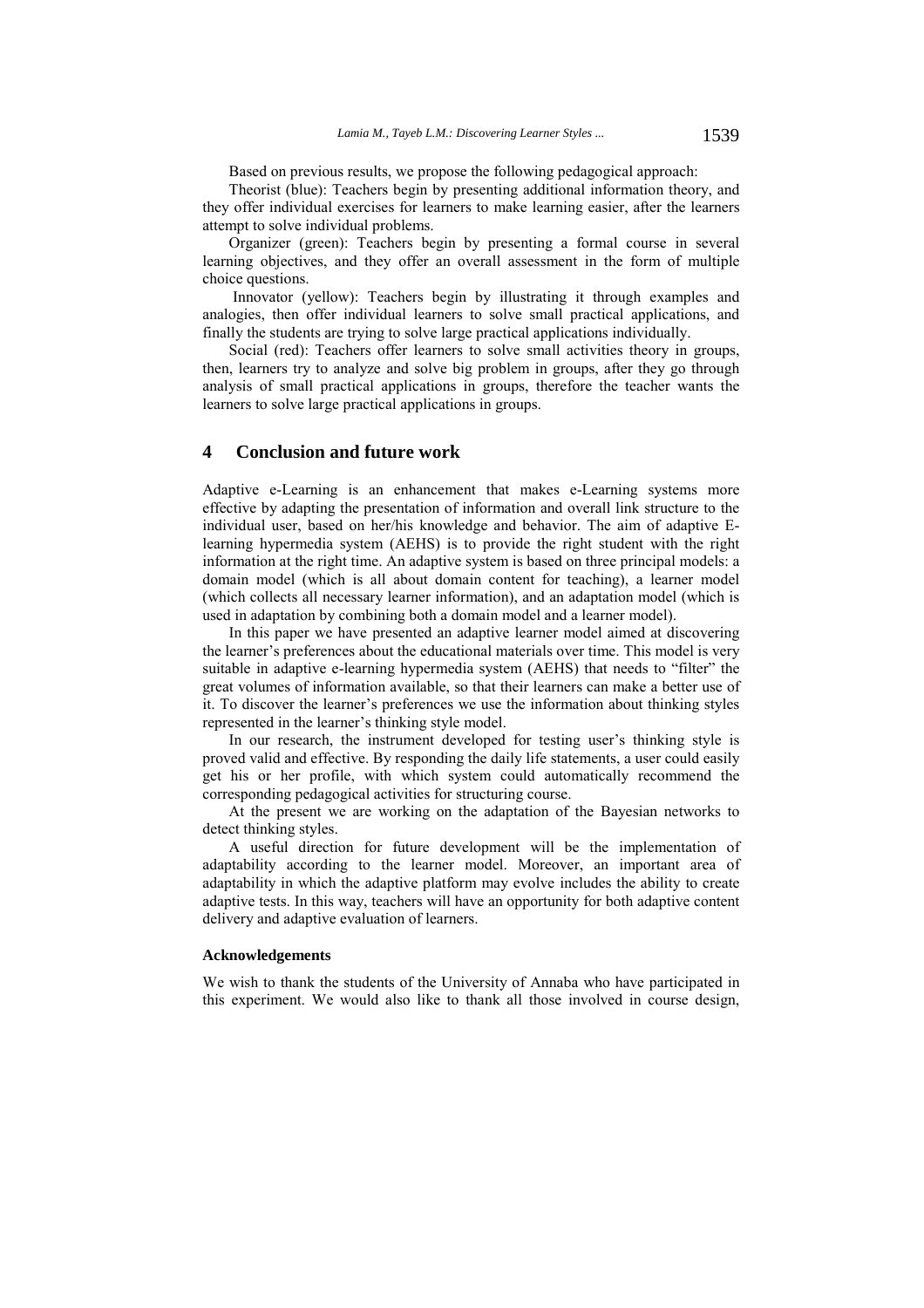1540 *Lamia M., Tayeb L.M.: Discovering Learner Styles ...*

development and implementation of the system. Finally, special thanks are addressed to Pr. Philippe Trigano for his revision of the paper and his multiple comments.

# **References**

[Abdel-Galil, 03] Abdel-Galil, B.: From Brain Chemistry to Learning and Innovation, Al-Mutanaby Library, Dammam, Saudi Arabia, 2003.

[Aleid, 05] Aleid, G.: Can We Change Thinking Styles of our Students? Rased News Network, Articles and Opinions, 2005, November.

[Barbosa, 05] Barbosa, H, García, F. J.: Importance of Online Assessment in the E-Learning Process". Int.Conf. on Information Technology Based Higher Education and Training - ITHET 2005. In Proc. Santo Domingo, Dominican Republic, July 7-9, 2005. Pages F3B-1-F3B-6. IEEE CS-Press. IEEE Catalog Number 05EX1075. ISBN 0-7803-9141-1. CD Version: IEEE Catalog Number 05EX1075C. ISBN 0-7803-9142-X. 2005

[Barbosa, 12] Barbosa León, H., García Peñalvo, F. J., Rodríguez Conde, Mª J., Morales, E. M., Ordóñez de Pablos, P.: Adaptive Assessments using Open Specifications. International Journal of Distance Education Technologies (IJDET), 10(4): 56-71. DOI: 10.4018/jdet.2012100105.

[Bono, 98] Bono, Y.: The Cort Program for Teaching Thinking, Publishing and Distribution Amman, Jordan, 1998.

[Brusilovsky, 99] Brusilovsky, P.: Adaptive hypermedia: from intelligent tutoring systems to web-based education. Künstliche Intelligenz, 4, 19-25. http://www2.sis.pitt.edu/~peterb/papers/KIreview.html, 1999.

[Brusilovsky, 03] Brusilovsky, P., Peylo, C.: Adaptive and intelligent web-based educational systems. International Journal of Artificial Intelligence in Education, 13, 156-169, 2003

[Bayes, 63] Bayes, T.: An Essay towards solving a Problem in the Doctrine of Chances. Philosophical Transactions of the Royal Society of London, 3, 370- 418, 1763.

[Baker, 01] Baker, F.B.: The Basics of Item Response Theory (second ed.), Washington: ERIC clearing house on assessment and evaluation, 2001.

[Cano-Garcia, 00] Cano-Garcia, F., Hughes, E.H.: Learning and Thinking Styles: an Analysis of their interrelationship and influence on academic achievement, Educational Psychology, 20(4), 413-430, 2000.

[Chedru, 10] Chedru, M., Mehaute, A. : Le modèle des dominances cérébrales de Ned Herrmann et l'accompagnement à l'autonomie Application dans une école d'ingénieurs, XXIème congres AGRH « nouveaux comportements, nouvelle GRH ? », Rennes/Saint-Malo, 2010.

[Carver, 99] Carver, C.A, Howard, R.A, Lane, W.D.: Enhancing Student Learning Through Hypermedia Courseware and Incorporation of Student Learning Styles. IEEE Transactions on Education, 2(3), 33-38, 1999.

[Chen, 08] Chen, C.M, Duh, L.-J.: Personalized Web-Based Tutoring System Based on Fuzzy Item Response Theory. Expert Systems with Applications, 34, 2298-2315, 2008.

[Dessislava, 12] Dessislava, V.:Adaptive E-learning content design and delivery based on learning styles and knowledge level. Journal of Computing, 207–252, 2012.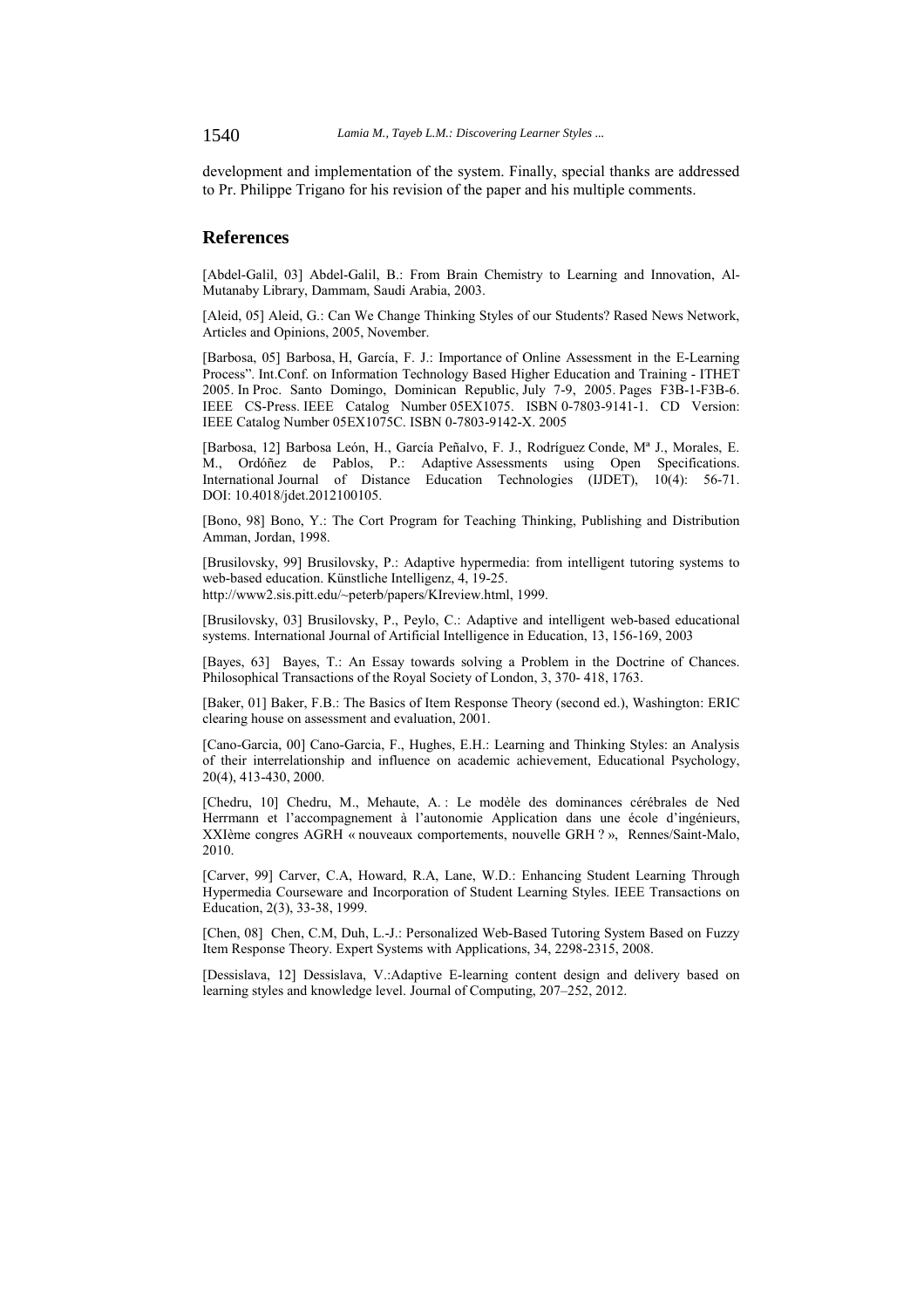[Danielson, 02] Danielson, R.L, DeLisi, P.S.: Thinking Styles of North American IT Executives. MITSloan, Management Review, 43(4), 2002.

[Felder, 05] Felder, R.M, Spurlin, J.: Applications reliability, and validity of the Index of Learning Styles. International Journal of Engineering Education, 21(1), 103-112, 2005.

[Haik , 03] Haik, Y.: Engineering Design Process, Thomson, Brooks/Cole, US, 2003.

[Harrison, 84] Harrison, A.F., Bramson, R.M.: The Art of Thinking, Berkley Books.New York, 1984.

[Herrmann , 95] Herrmann, N. The Creative Brain, Brain Books. Lake Lura, NC, 1995.

[Jabolokow, 00] Jabolokow., Kathryn, W.: Thinking about Thinking: Problem Solving Style in the Engineering Classroom, ASEE Annual Conference and Exposition: Engineering Education Beyond the Millennium, 6355-6363, 2000.

[Jonassen, 99] Jonassen, D.H.: Designing constructivist learning environments. In C. M. Reigeluth (Ed.), Instructional theories and models, 2nd ed. Mahwah, NJ: Lawrence Erlbaum Associates, 215−239, 1999.

[Kinshuk, 04] Kinshuk, H.: Adaptation to Student Learning Styles in Web Based Educational Systems. In Proc. Int. Conf. of EDMEDIA, 2004, Chesapeake.

[Chakrabarti, 99] Chakrabarti, K., Mehrotra, S.: The Hybrid Tree: An Index Structure for High Dimensional Feature Spaces, In Proc. Int. Conf. on Data Engineering, February 1999, 440-447 http://citeseer.nj.nec.com/chakrabarti99hybrid.html.

[Mukta, 12] Mukta, G, Divakar, Y., & Alka C.: E-learning: Current State of Art and Future Prospects.: IJCSI International Journal of Computer Science Issues, 9(2), 490-499, 2012.

[Merrill, 83] Merrill, M.D.: Component Display Theory, in C.M. Reigeluth, (ed). Instructional Design Theories and Models: An Overview of their Current Status. Hillsdale, NJ: Prentice-Hall, 1983.

[Nelson, 65] Nelson, T.: A file structure for the complex, the Changing and the Indeterminate, in ACM 20<sup>th</sup> National Conference, 1965.

[Paredes, 04] Paredes, P, Rodriguez, P.: A Mixed Approach to Modeling Learning Styles in Adaptive Educational Hypermedia: Advanced Technology for Learning, 1(4), 210– 215, 2004.

[Prieto, 04] Prieto Ferraro, M., Leighton Álvarez, H., García Peñalvo, F.: Adaptive Educational Hypermedia Proposal Based on Learning Styles and Quality Evaluation. Int. Conf. On Adaptive Hypermedia and Adaptive Web-Based Systems, 2004. In Proc. Eindhoven, The Netherlands, August 23-26, 2004. Published in P. De Bra, W. Nejdl (Eds.). Series: Lecture Notes in Computer Science. Springer Verlag. VOL. LNCS 3137. Pages 316-319. 2004.

[Reigeluth, 83] Reigeluth, C.M, Stein, F.S.: The Elaboration Theory of Instruction, in Reigeluth, C.M. (ed). Instructional Design Theories and Models: An Overview of their Current Status. Hillsdale, NJ: Prentice-Hall, 1983.

[Shute, 03] Shute, V., Towle, B.: Adaptive e-learning. Educational Psychologist: 2, 105-114, 2003.

[Skinner, 38] Skinner, B.F.: The Behavior of Organisms: An Experimental Analysis. New York: Appleton-Century, 1938.